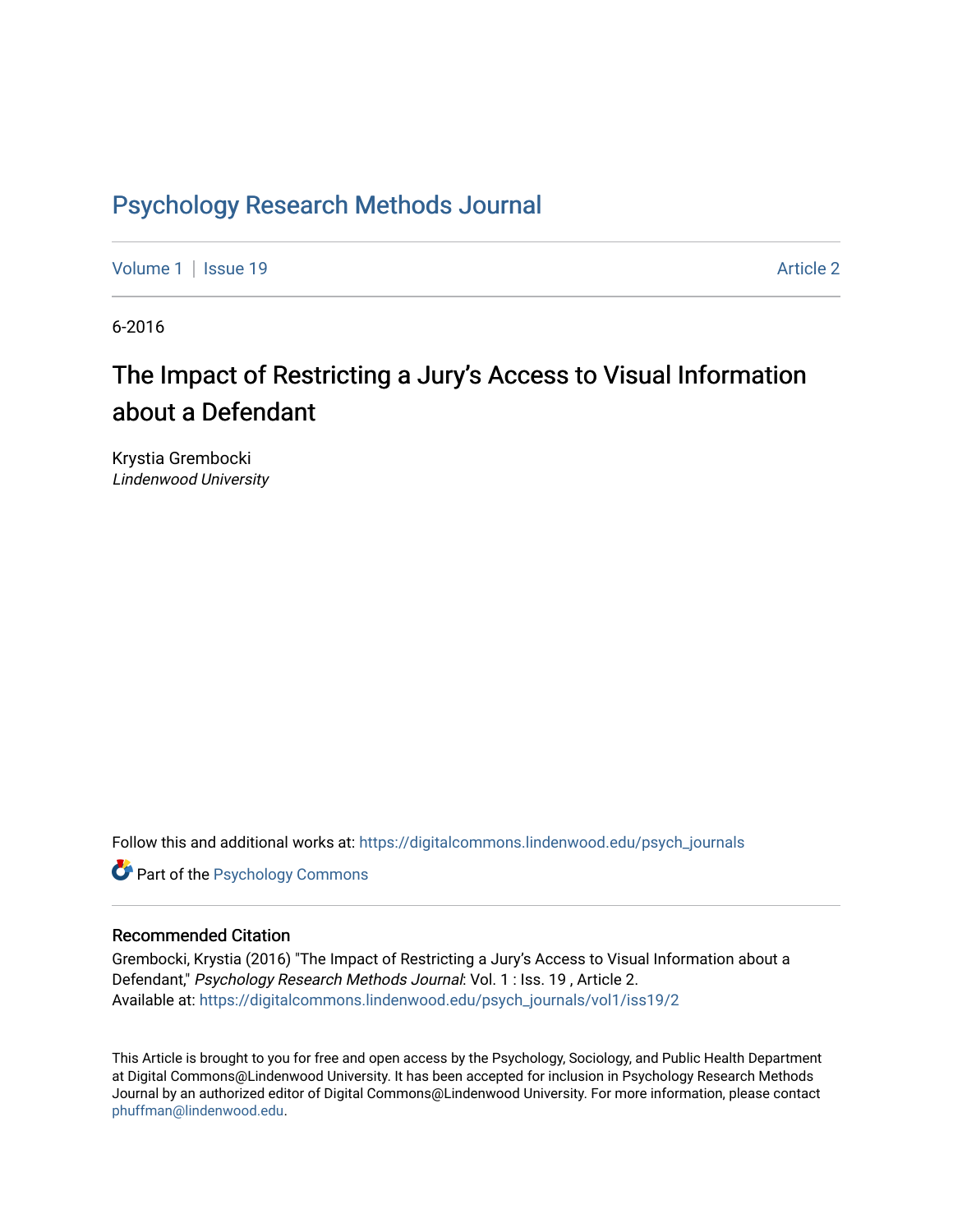#### **The Impact of Restricting a Jury's Access to Visual Information about a Defendant**

#### *Krystia Grembocki<sup>1</sup>*

*A primary problem with the current criminal justice system in the United States is that it almost solely relies on a jury to determine whether a defendant is guilty or not guilty of committing a crime. While this system has been in place for many years, it is flawed because it ignores the fact that people tend to make judgments based on extralegal factors, or variables that are not related to a case, which may lead them to have implicit biases toward or against an alleged offender. Previous findings indicate that extralegal factors that impact juries include gender, race and ethnicity, facial maturity, dress, perceived socioeconomic status, attractiveness, emotional engagement, and jurors' views of their own attractiveness. The present study evaluates whether the presence of visual information (i.e. what a juror can visually observe about a defendant) affects the verdict of a trial. Participants were divided into three groups who heard a fictional crime scenario about an armed robbery incident. Along with the scenario, participants in the first group saw a picture of an attractive offender, participants in the second group saw a picture of an unattractive offender, and participants in the third group did not see a picture of an offender at all. It was hypothesized that participants who saw the attractive offender would find him guilty less often and recommend less harsh sentences when convicted, but the findings were not significant for either of these hypotheses.* 

The purpose of a criminal justice system in any society is to maintain order and protect individuals or groups from unfair and wrongful treatment. One may be lead to believe that justice systems around the world function relatively simply: in a criminal case, a person is accused of committing an act of wrongdoing and is thus subjected to court hearings, attorneys, and a fair and speedy trial by jury. However, it is usually not that straightforward. Extralegal variables, or

<sup>1</sup> Krystia Grembocki, Department of Psychology, Lindenwood University. Correspondence concerning this research paper should be addressed to Krystia Grembocki, Department of Psychology, Lindenwood University, St. Charles, MO 63301 or Email: klg997@lionmail.lindenwood.edu

l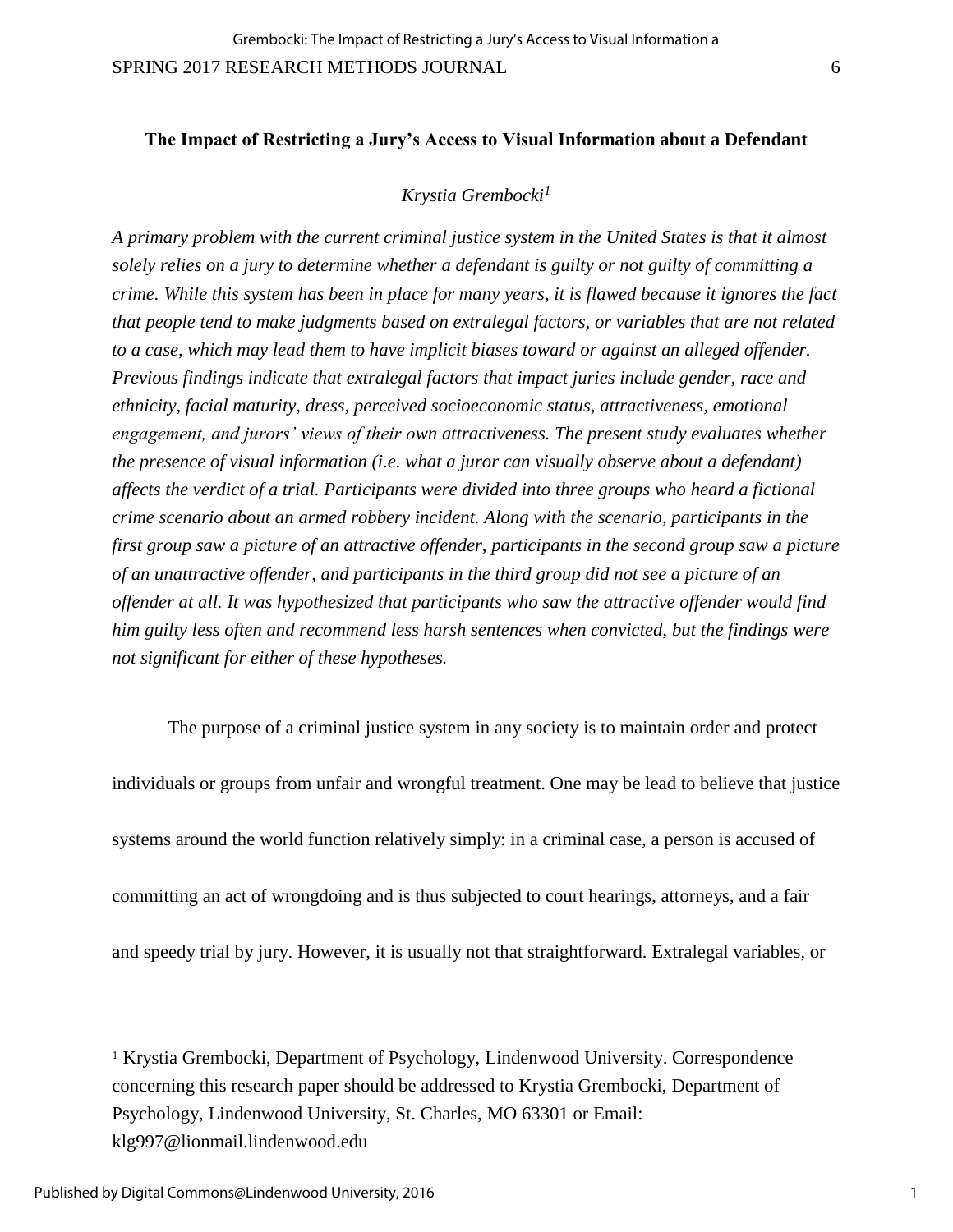non-evidence-based factors presented in court that tend to influence jurors' perceptions of a case, pose a significant and nearly unresolvable problem in the process, especially in the United States' criminal justice system. Many studies have been conducted by social psychologists that reveal how various extralegal variables impact the outcome of criminal trials.

A factor that is frequently studied in this context is gender. In an experiment conducted by Ahola, Hellstrom, and Christianson (2010), participants reviewed scenarios that differed in criminal severity as well as in the attractiveness of the criminals associated with each scenario. Participants answered questions pertaining to their assumptions of "the defendant's credibility, reliability, guilt, culpability, aggressiveness, insensitiveness, disagreeableness, ruthlessness, and degree of mental disorder, as well as seriousness of the crime" (Ahola et al., 2010, p. 314), and they also made a sentencing decision for each defendant. Women generally received more sentencing leniency than men, an effect that was exacerbated by attractiveness ratings. That is, attractive women were sentenced less harshly than unattractive women, and although men typically received more severe sentences compared to women, attractive men were generally given less harsh sentences than unattractive men. The most severe sentencing recommendations were given by female jurors to female defendants (Ahola et al., 2010). This suggests that the gender of jurors and defendants may influence the turnout of a case.

Jurors' decisions are also affected by race and ethnic identifiers of defendants. Abwender and Hough (2001) recruited 207 participants to take part in their study, 43% of which were https://digitalcommons.lindenwood.edu/psych\_journals/vol1/iss19/2

2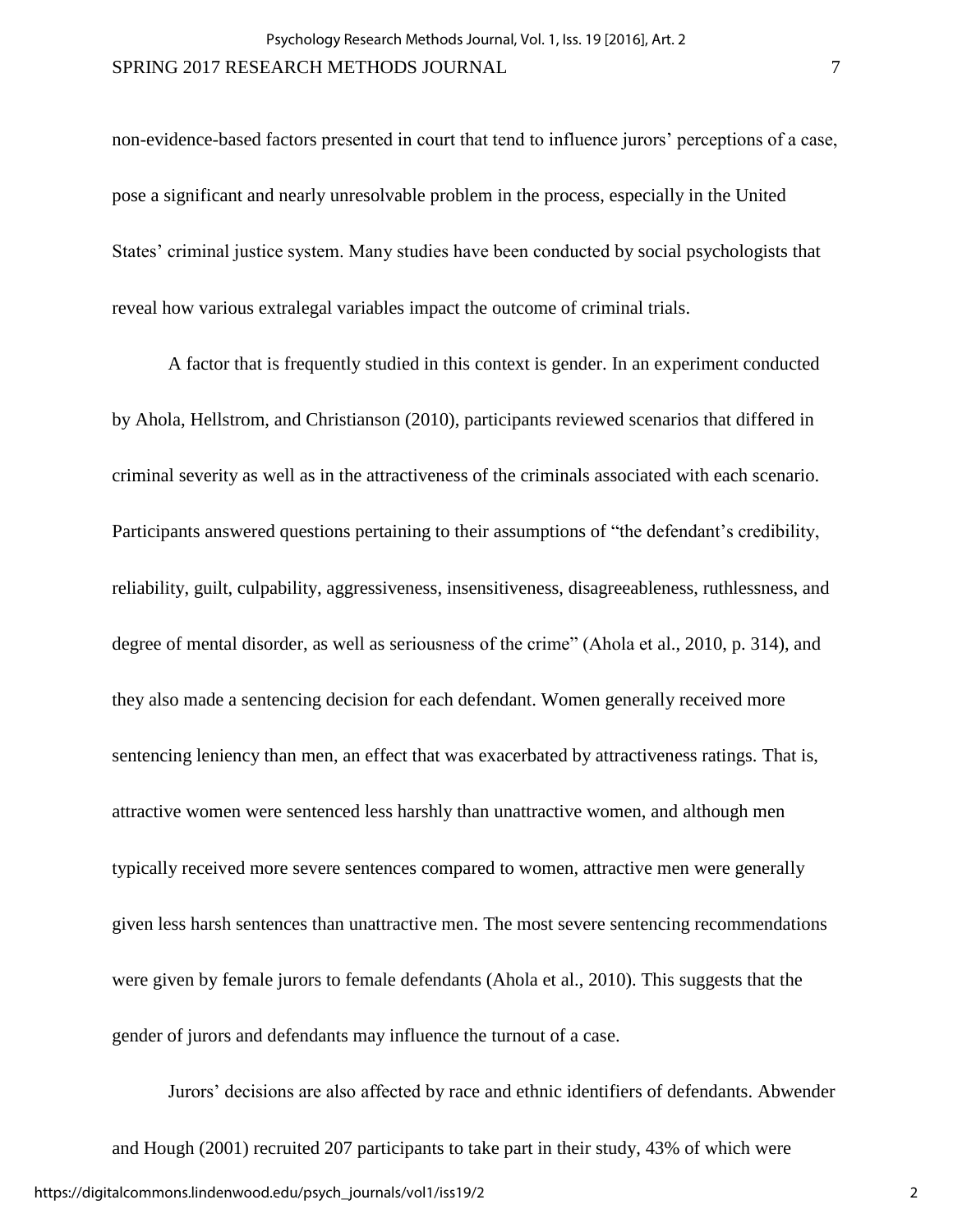Black, 27% were Hispanic, and 30% were White. They read a scenario about negligent homicide committed by an intoxicated female driver, and they were asked to rate how guilty the woman was of committing the crime based on her photo and to make an appropriate sentencing decision. Abwender and Hough (2001) believed that jurors who shared racial characteristics with the defendant would treat her with more leniency than defendants of other races. They found that White jurors treated Black and White defendants more harshly than Black and Hispanic jurors. Like Ahola et al. (2010), they concluded that female jurors' sentencing decisions were much more severe than male jurors, especially when shown pictures of unattractive defendants (Abwender & Hough, 2001).

Another important extralegal variable is facial maturity. Work by Zebrowitz and Collins indicates that when a person has immature facial qualities, he or she is said appear more kind and less culpable of committing a crime than someone with more mature features (as cited in Dumas & Teste, 2006). In an effort to better understand this claim, Dumas and Teste (2006) designed a study in which participants were given a crime scenario and asked to determine whether they believed the defendants were guilty, to rate their confidence in their decision, to recommend a punishment, and to evaluate the facial characteristics of the defendants. While overall attractiveness did not have a significant effect on conviction or sentencing decisions, facial maturity did. Namely, there was a correlation between participants rating defendants as "babyfaced" – as having immature facial features – and a "not guilty" verdict (Dumas & Teste, 2006).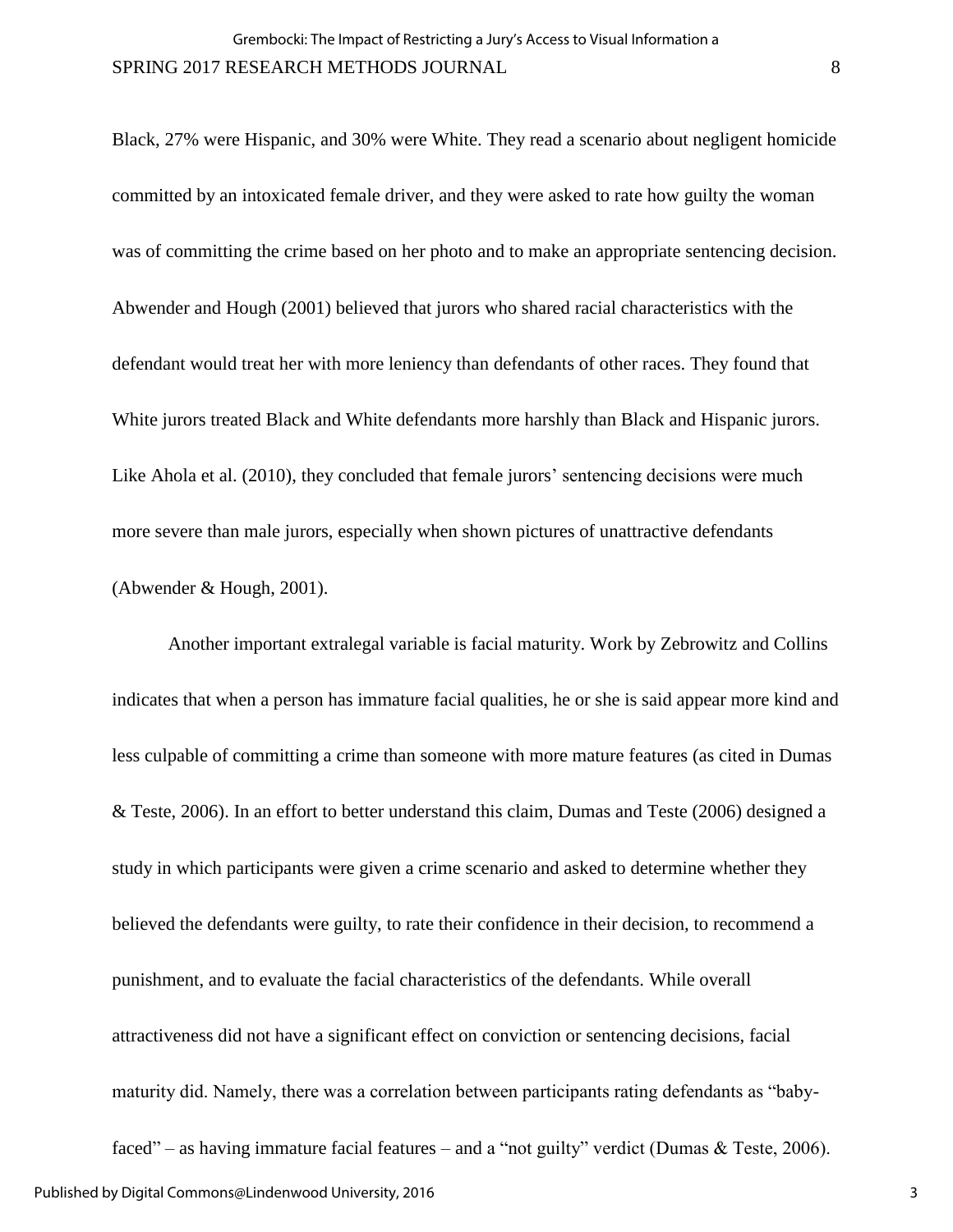These results seem to support Zebrowitz' and Collins' previous conclusions that looking youthful is often associated with appearing innocent.

Fontaine and Kiger's (1978) work suggests that clothing choice may also impact a jury's conviction decisions. In this study, participants were shown video footage of criminal trials involving manslaughter committed by a White man and were asked to determine how guilty the defendant looked. In the middle of the video, they were shown a picture of the defendant dressed in a prison jumpsuit or a picture of the defendant wearing business-like attire. In each picture, the defendant was either accompanied or not accompanied by a guard (Fontaine & Kiger, 1978). The main conclusion was that lone-standing defendants wearing a suit were convicted less often and given less severe sentences than all other defendants, and defendants who stood alone while wearing a prison jumpsuit rather than a formal suit were judged more harshly by participants overall (Fontaine & Kiger, 1978). This means that, at least to some extent, jurors are influenced by the way defendants dress in court.

Interestingly, Kutys (2012) conducted a related study evaluating the effects of defendants' perceived socioeconomic status on jurors' conviction decisions and sentencing recommendations. While the findings were not statistically significant, a trend in the data indicated that defendants who were perceived as unattractive and as having a low socioeconomic status tended to be convicted more often and given harsher sentencing recommendations (Kutys,

2012).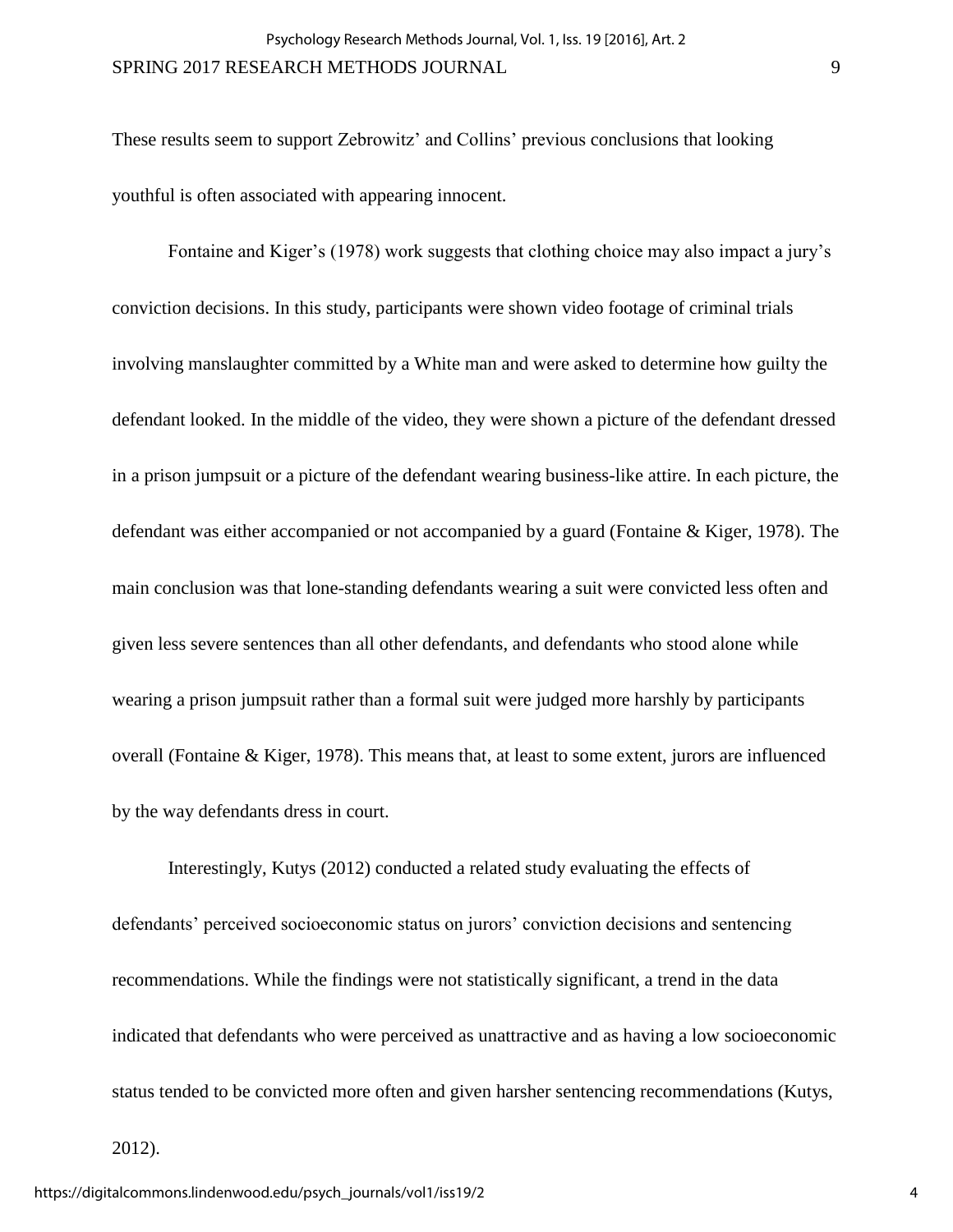Other variables that have been analyzed include jurors' perceptions of defendants' emotions during a trial and their perceptions of their own physical attractiveness. Researchers have found that the perceived emotional engagement of defendants has a significantly negative impact on jurors' conviction decisions, especially when their facial expressions indicate boredom or lack of remorse, whereas those who show sorrow and sincerity are likely to incur a lower conviction rate and less punishments for their crimes (Antonio, 2006). Similarly, work by Darby and Jeffers (1988) showed that participants who rated themselves as attractive convicted unattractive offenders more frequently and punished them more severely than attractive offenders, whereas the conviction and sentencing decisions of participants who rated themselves as average or unattractive did not systematically vary with offender attractiveness.

Given that the physical appearance of a defendant does seem to affect people's perceptions of the crime, guilt status, and punishment, it is important to consider whether withholding the visual impact of a defendant's image could potentially lead to fairer and more consistent outcomes in criminal trials. The present study aims to understand whether implicit biases form within jurors who do and do not have access to visual information about a defendant. That is, does knowing how a defendant looks impact jurors' conviction decisions? Participants were divided into three groups, and each group was provided with different visual information regarding the offender's appearance in respect to a scenario depicting armed robbery. The primary hypothesis of the present study was that participants who were shown an attractive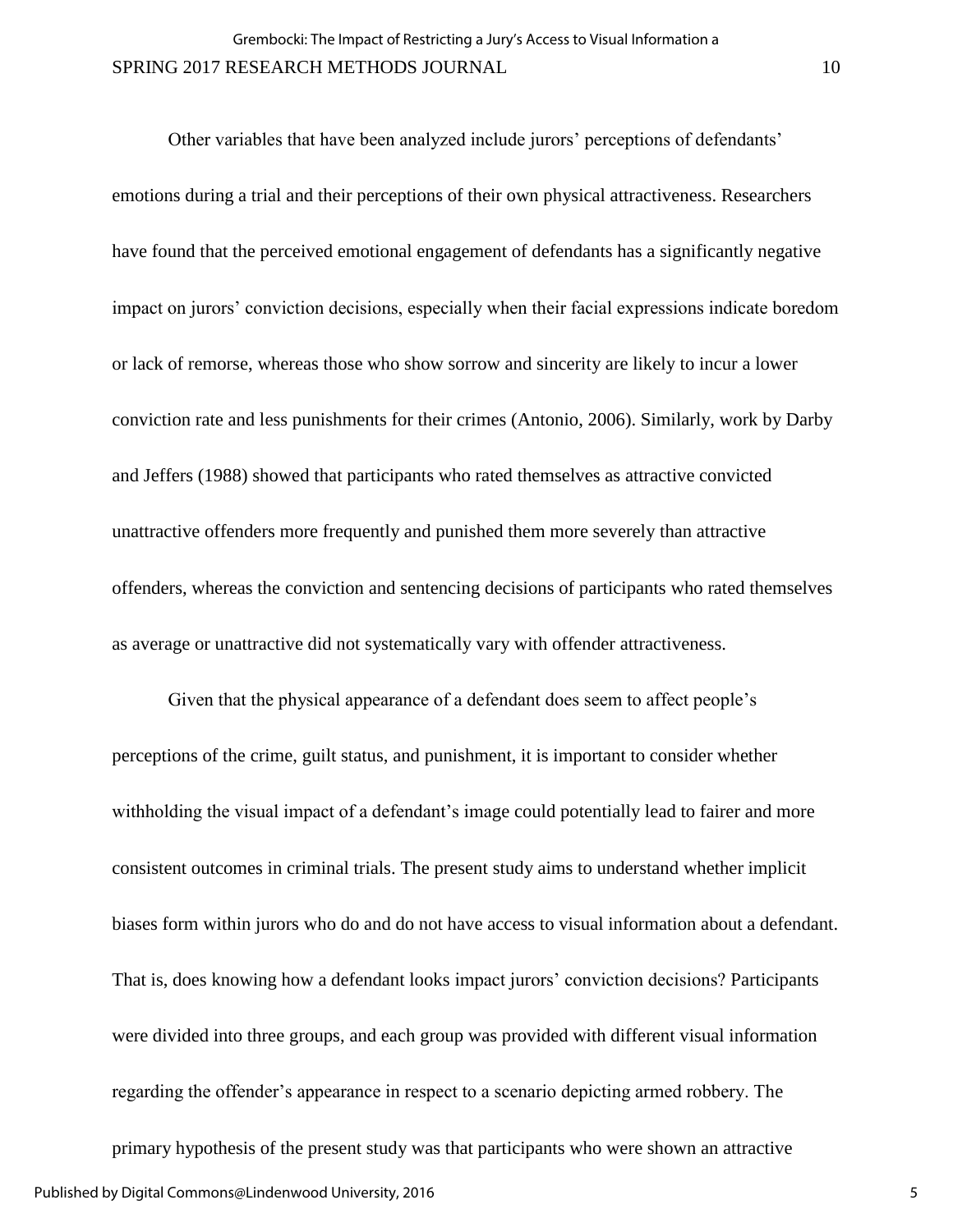offender would find him guilty less often than participants shown an unattractive offender or shown no picture at all. Secondarily, it was predicted that, when found guilty, an attractive offender would receive a lighter sentence than an unattractive offender or an offender whose attractiveness is unknown.

#### **Method**

#### **Participants**

For the present study, 37 participants were recruited (26 women, 10 men; *M*age = 20.0 years, age range: 18-28). Participants were recruited through Facebook and the Lindenwood Participant Pool (LPP) using a recruitment description and fliers. LPP participants were compensated with extra credit, but other participants from Lindenwood University and Facebook were not compensated for taking part in the study. The majority of participants were Caucasian women who have obtained some college education. Participants' occupations varied, and one participant indicated that they had served on a jury during a trial at some point in their lives.

#### **Materials**

**Recruitment materials.** The Sona Systems recruitment description included a basic overview of the study, stating its purpose and that participants would be asked to watch a video on a crime and answer questions about the video (see Appendix A). Fliers were created using the Microsoft Office Publisher application and hung around campus to recruit interest from

Lindenwood University students and staff who are not members of the LPP; they included a https://digitalcommons.lindenwood.edu/psych\_journals/vol1/iss19/2

6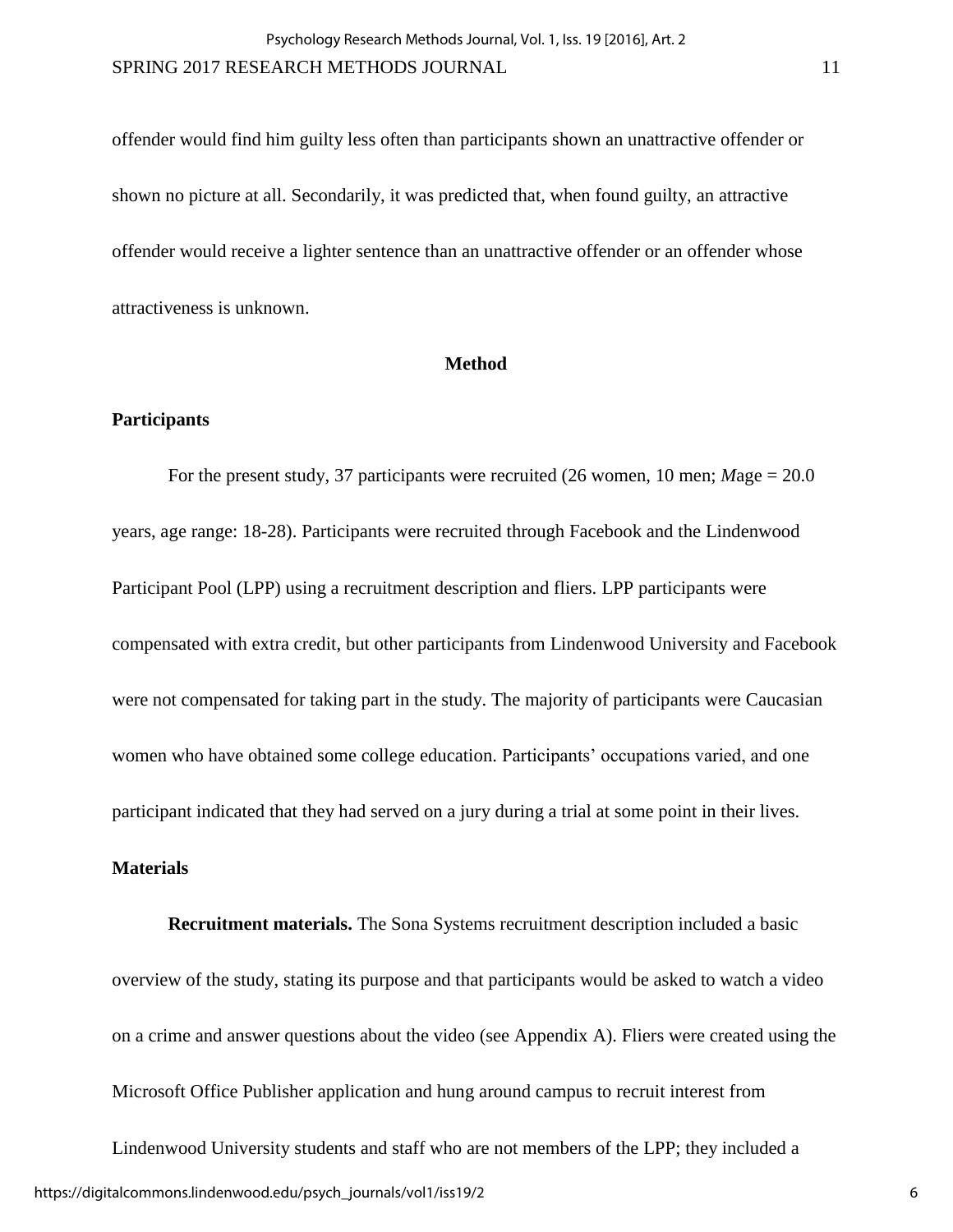basic punchline about the study's purpose as well as an image of a judge and gavel (see Appendix B). The Facebook recruitment description included a request for potential participants to take part in a psychology study about how jurors make conviction decisions (see Appendix C).

#### **Informed consent statement and demographic survey.** The informed consent

statement was used to make participants aware that they would be taking part in an online study containing a short video about a crime, and that they would subsequently be asked to answer questions about the video. They were also made aware that they could discontinue the study at any time without penalty (see Appendix D). A demographic survey was used to collect data from participants regarding their gender, highest level of education achieved, race, age, current occupation, and whether they have served on a jury in a trial prior to participating in the present study (see Appendix E).

**Armed robbery scenario transcript.** The armed robbery scenario was completely fictional and was carefully developed to include two separate accounts of an armed robbery allegedly committed by a man against his brother-in-law. The alleged offender is named Will Jones, and his brother-in-law is named John Robins. While Mr. Robins claims that Mr. Jones came into his apartment, held a gun to him, and demanded \$200 from his wallet, Mr. Jones claims that the situation was a misunderstanding, that he was carrying a gun in a holster on his hip, and that Mr. Robins offered him the money back after borrowing it a few weeks before (see Appendix F). Differences between the accounts, which are both detailed in the scenario, were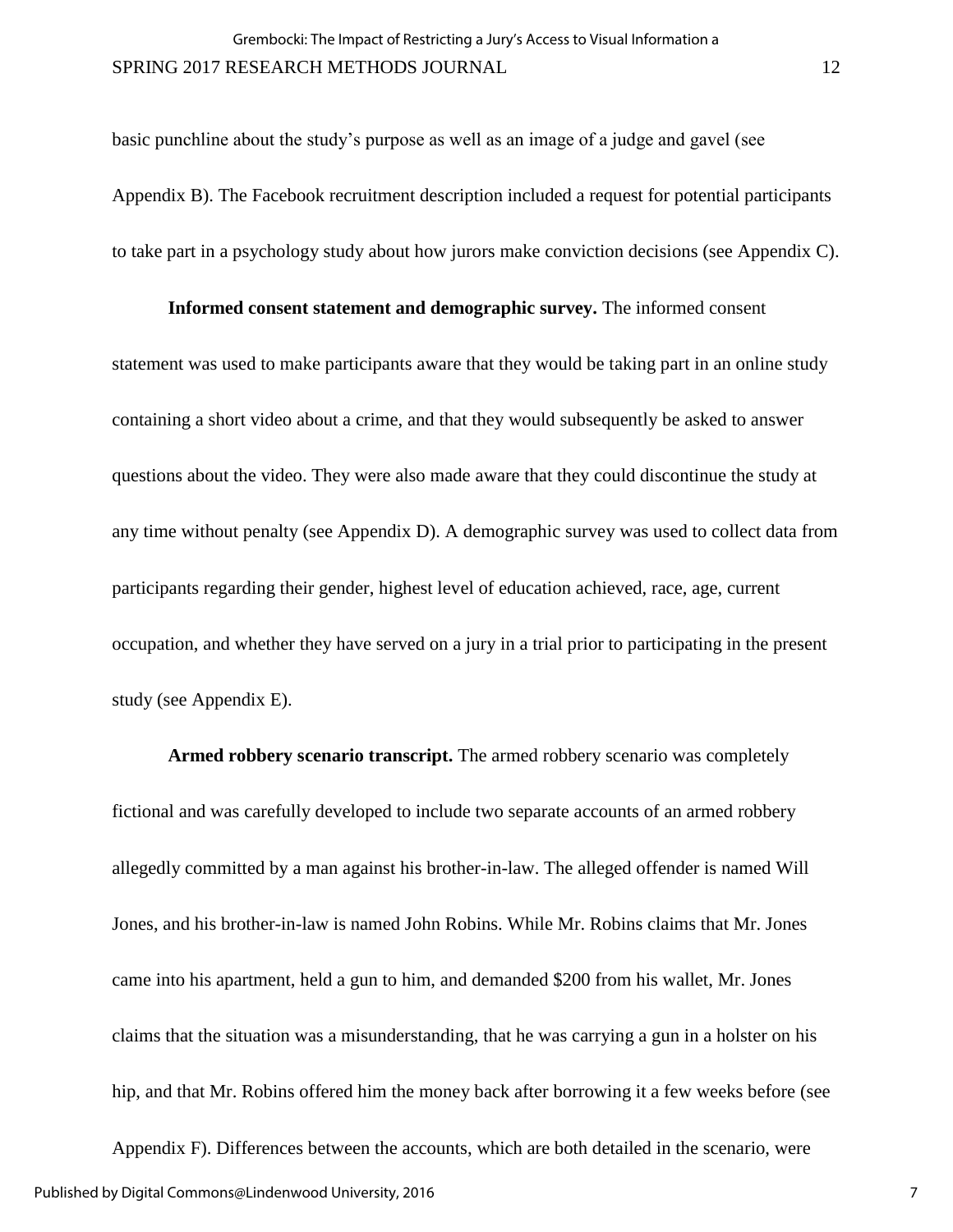intentionally included to instill a sense of ambiguity in participants regarding whether the offender actually committed a crime or not. To avoid confusion, the scenario was written in plain, non-technical language, and does not contain qualitative biases.

**Offender visuals.** Pictures of attractive and unattractive defendants were chosen using one of Princeton University's Social Perception Lab databases containing 25 photos of computer generated faces displaying attractive and unattractive characteristics (Todorov, Dotsch, Porter, Oosterhof, & Falvello, 2013). The attractive and unattractive pictures feature faces of men on a black background (see Appendix G). These photos have also been desaturated of color (i.e. they were black and white), such that the skin and eye-color of the models did not become confounds to the study.

**Voice over and video production.** The voice over for the present study was conducted by the principle investigator, who read the scenario aloud and integrated a recorded copy of it into the video. The video for the present study was created using Microsoft Office Power Point.

**Post-video questionnaire.** A questionnaire was administered to participants following the video. The questionnaire ranged in length from two to four questions. The first question asked whether the participant believed the defendant was guilty or not guilty. The second question asked participants to justify their choice. The third question asked participants to make a sentencing recommendation for a prison term of 0 to 5 years, 5 to 10 years, 10 to 30 years, life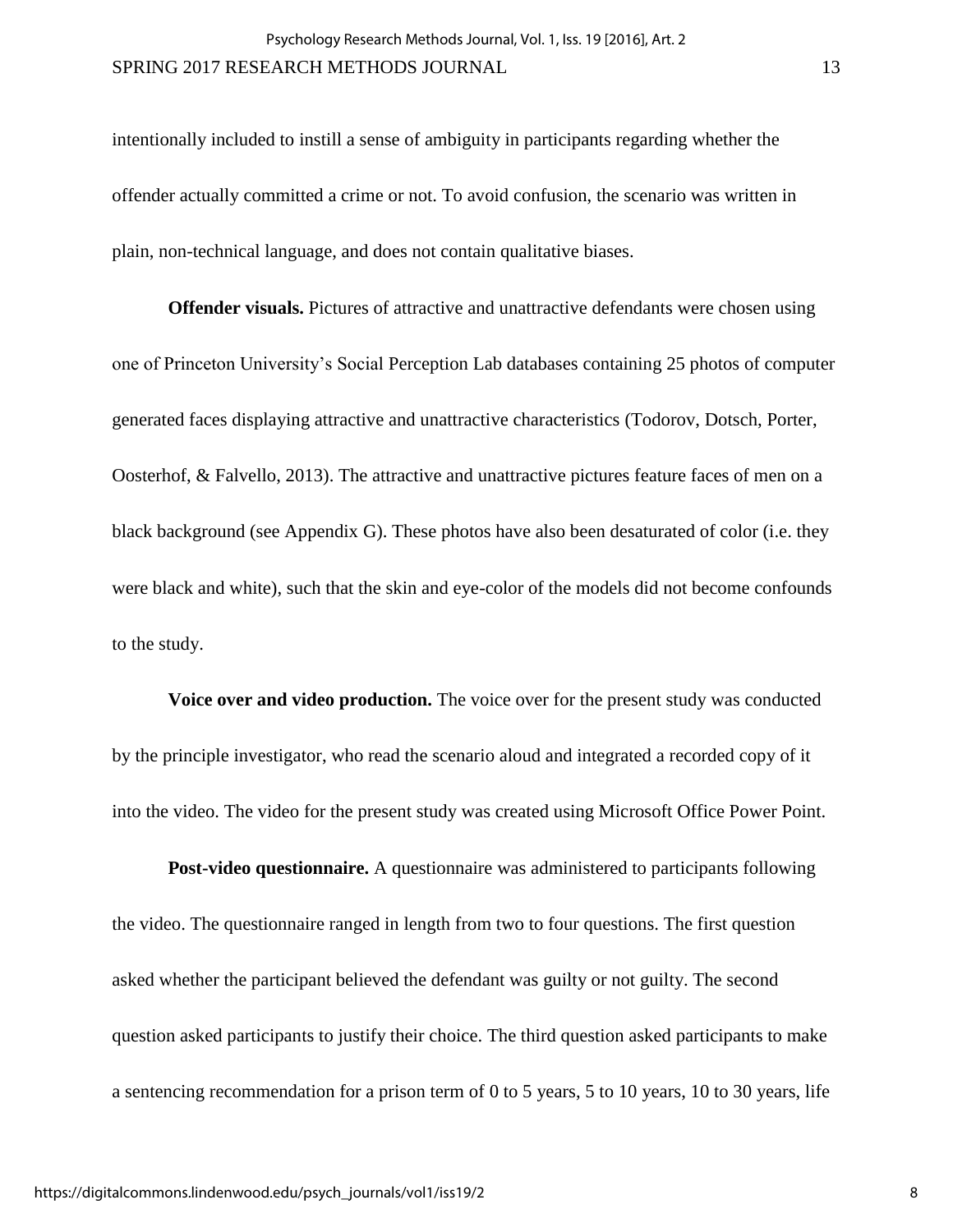in prison, or the death penalty. The fourth question asked participants to justify their choice of sentencing recommendation (see Appendix H).

**Feedback statement.** A feedback statement was provided to all participants upon completion of the study. The statement explained the purpose and proposed hypotheses as well as necessary information regarding obtaining the findings of the study at a later date (see Appendix I).

#### **Procedure**

The study was conducted online using Qualtrics, so that participants could watch the video and complete the questionnaire when and where it was convenient for them. LPP participants accessed the survey link through Sona Systems, whereas other Lindenwood University participants and Facebook participants accessed the survey through a link provided by the researcher. Prior to beginning the study, participants were asked to sign the informed consent statement and complete the demographic survey.

Participants were then divided into three groups. The first group watched a video featuring a written and verbal description of the armed robbery scenario. Included with the text was a picture featuring an attractive male face (see Appendix G), with a caption stating that he was the offender. The second group watched a similar video containing the same written and verbal description of the armed robbery scenario, featuring the unattractive male face in the accompanying picture (see Appendix G), with a caption indicating he was the offender. Lastly,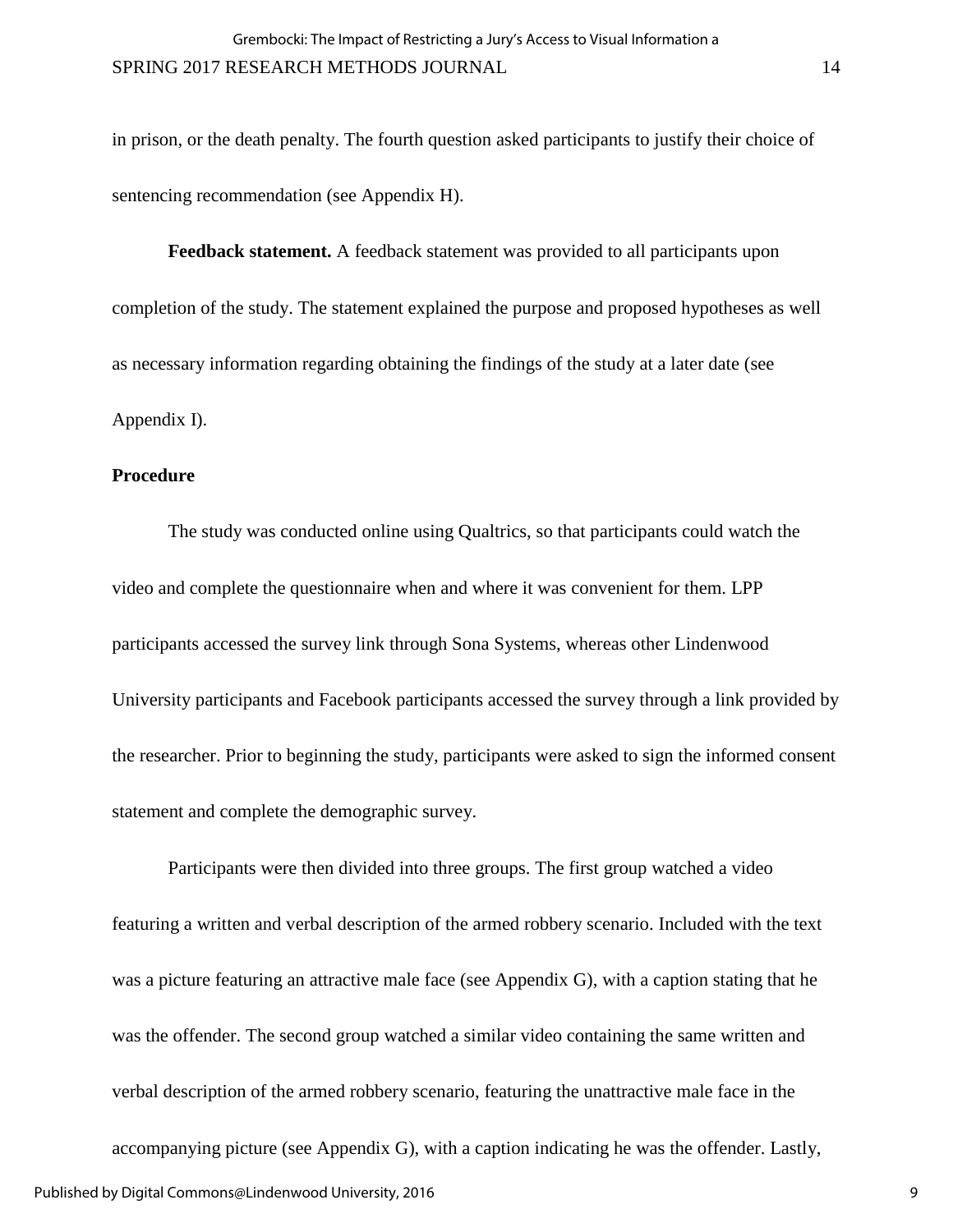the third group watched a video containing only the written and verbal description of the armed robber and no pictures of the offender. It is important to note that, although the attractive offender group and the unattractive offender group were given a picture to go with the text on the screen, no explicit information regarding the defendant's appearance was mentioned in the armed robbery description to any of the groups. Participants were not informed of the offender's skin color, eye color, height, weight, clothing, or anything else pertaining to his physical appearance.

After watching the corresponding video, participants were asked to complete the postvideo questionnaire. Participants who found the offender guilty of committing armed robbery answered all four questions, and participants who found the offender not guilty of committing armed robbery answered only the first two questions. To thank participants for taking part in the study, a feedback letter was subsequently provided.

#### **Results**

A total of 65 participants took part in the study; however, only 37 participants completed the entire study (i.e. responded to all of the questions). Partial or incomplete responses from 28 participants were not used in the statistical analyses. To determine whether offender attractiveness was related to conviction rates and sentencing decisions, a chi-squared analysis was conducted. There was a significant difference between groups,  $X^2$  (2,  $N = 37$ ) = 6.20,  $p$  <

0.05. In comparing the three groups' conviction rates, it should be noted that 10 out of 14 https://digitalcommons.lindenwood.edu/psych\_journals/vol1/iss19/2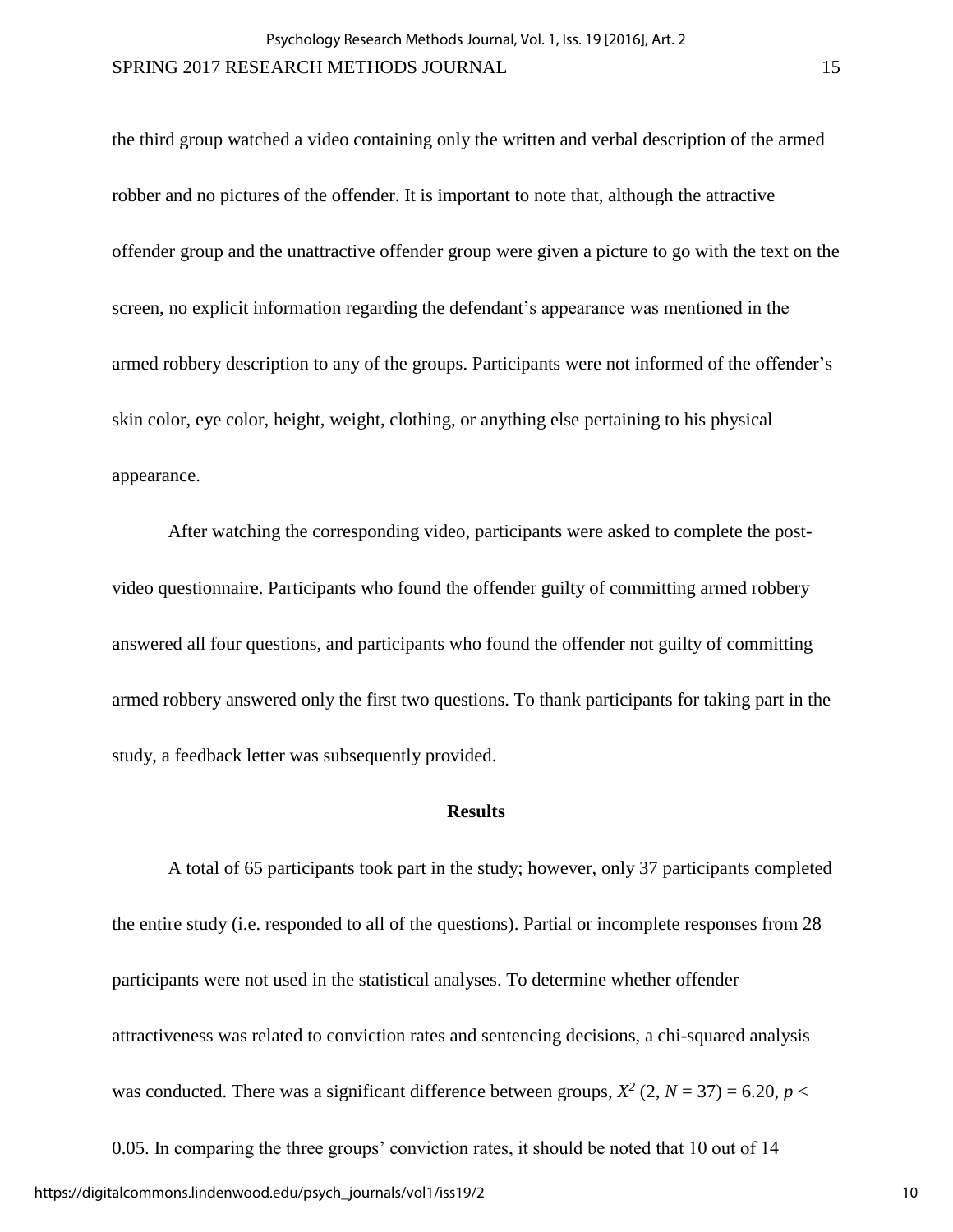participants (71.4%) who saw the attractive defendant found him guilty, 9 out of 12 participants (75.0%) who saw the unattractive defendant found him guilty, and 6 out of 11 participants (54.5%) who did not see the defendant found him guilty. Despite these group differences, the first hypothesis, which predicted that offenders who were attractive would be convicted less often than unattractive offenders or offenders whose attractiveness was unknown, was not supported.

Furthermore, to understand whether the attractive defendant was given less severe sentences than the unattractive defendant or defendant whose attractiveness is unknown, as the second hypothesis suggested, an independent samples *t*-test was conducted, and statistical significance was not found,  $t(17) = -0.05$ ,  $p = 0.48$ . These findings indicate that the second hypothesis was also not supported, which means that sentencing recommendations was not necessarily impacted by offender attractiveness.

For further insight into participants' justifications for their conviction decisions and sentencing recommendations, content analysis was also conducted. Participants who found the offender guilty, regardless of attractiveness, cited reasons such as the presence of a weapon on the defendant's body, and most of them believed that the defendant's answers were "too perfect" or "premeditated" when responding to officers' questions about the incident. Participants who determined the defendant was not guilty reasoned that the defendant was properly licensed to carry the firearm, and that there was not enough evidence to prove beyond a reasonable doubt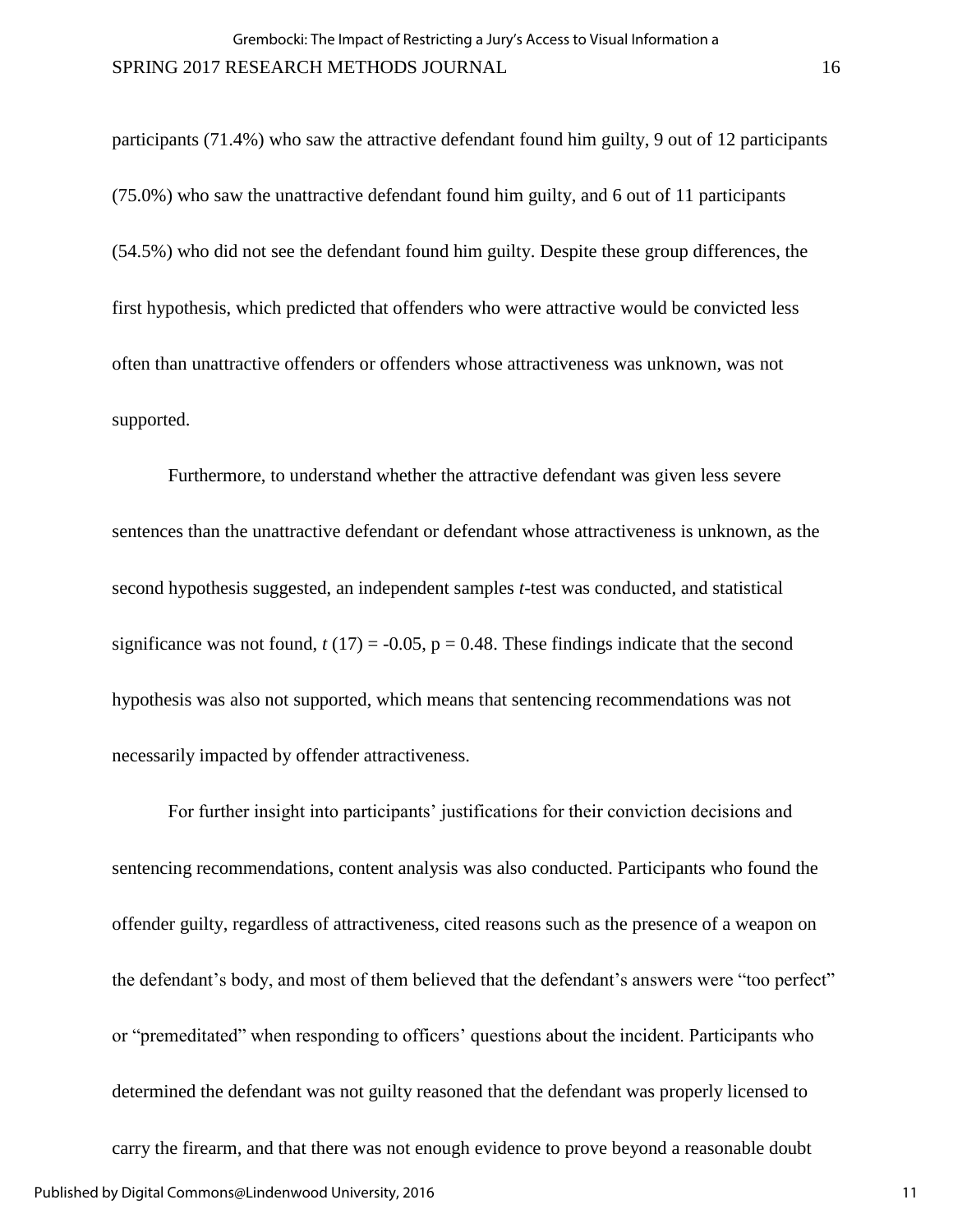that the defendant was truly guilty. Regarding sentencing recommendations, most participants who found the offender guilty indicated that they believed that prison would be useful in teaching him a lesson about the crime he committed.

#### **Discussion**

 Although neither hypothesis was supported, it is interesting that there was a statistically significant difference between groups based on defendant attractiveness and verdict. While there is not a large difference between the groups who saw a picture of the attractive offender (71.4%) and the unattractive offender (75.0%) in terms of finding him guilty, there is a relatively notable difference between the groups who saw a picture – averaging 73.2% – and the group that did not see a visual at all (54.5%). Perhaps this suggests that, as previous research indicates, the presence of visual information regarding a defendant's physical appearance, has at least some effect on the outcome of a criminal trial. Since only 54.5% of participants who did not see a visual of the defendant found him guilty, it is possible that participants in this group took a more objective approach to determining whether he was guilty or not guilty. This may indicate that participants without a picture of the offender based their judgments solely off of facts presented in the crime scenario rather than on the visual information that was provided in each picture. Further investigation is required to understand if and how significant the effect of visual information on a juror may be.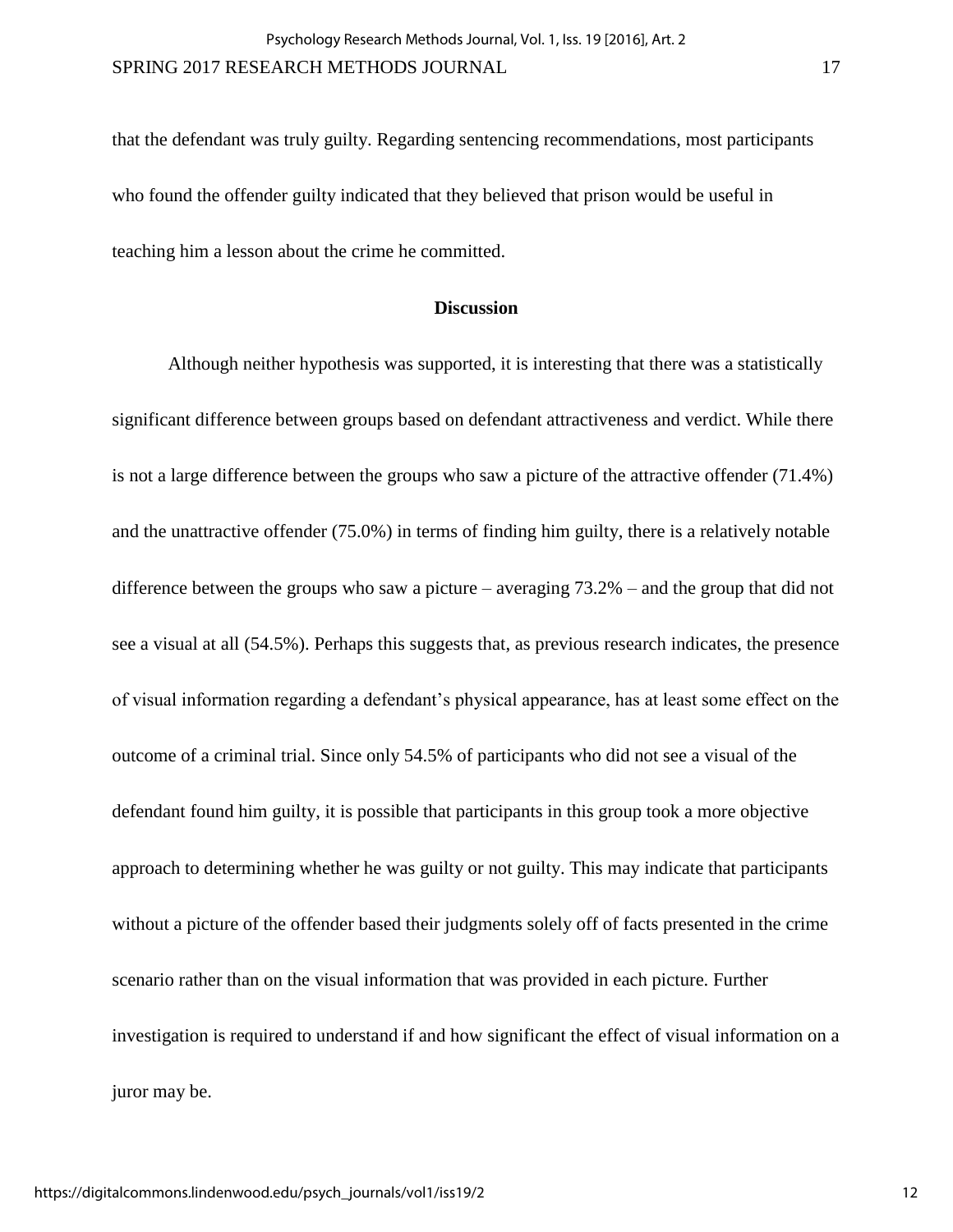There are various design limitations that may have confounded the results of the present study. One potential design flaw is that this study took place online, making it incredibly difficult to replicate a realistic jury-style setting. An online study was conducted because it was most feasible for the researcher as well as in the recruitment process, since one of the primary methods of recruitment took place through Facebook. Even with the availability of a laboratory, it is nearly impossible create an environment that is similar to that of an actual court room. This challenge makes this line of investigation somewhat tedious because it is unlikely that future researchers will be able to simulate the setting of a real trial, regardless of the environmental controls they put in place.

Another potential limitation was that few participants were recruited to take part in the study. Since the study did not receive institutional approval until a late date, it was difficult to recruit a substantial amount of participants to take part in the study in a short period of time. It should be noted that the sample size was initially 65 participants, but had to be reduced to 37 participants for statistical analysis, given that almost half of the participants who took part in the study did not complete it entirely, meaning that they skipped questions or quit the survey early. Overall, the sample size issue can be improved in the future by allowing six to eight weeks for recruitment into the study.

In addition, no manipulation check was used to determine whether participants actually found the offenders attractive or unattractive. Since the offender visuals were retrieved from a Published by Digital Commons@Lindenwood University, 2016

13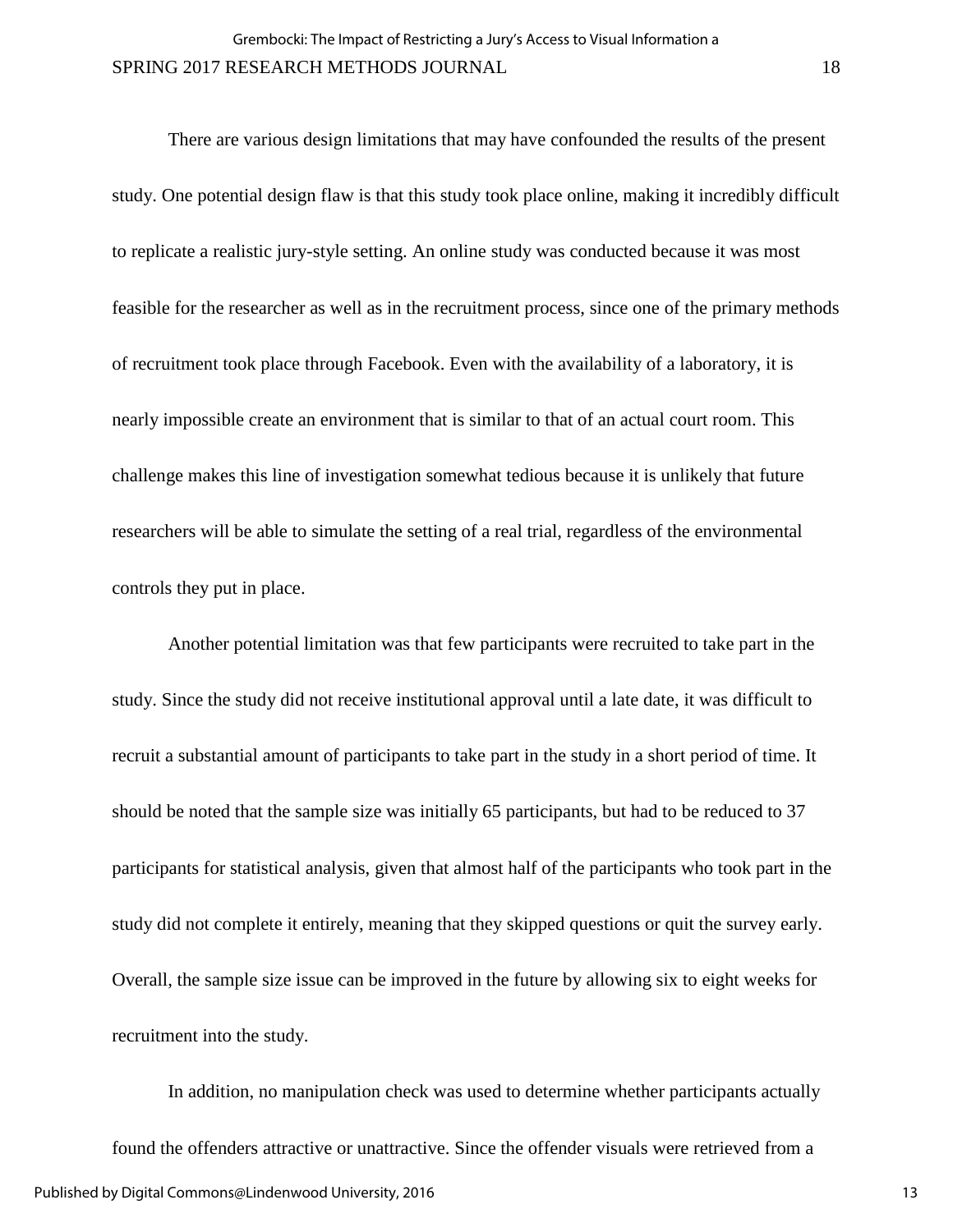database comprised of computer-generated models of attractive and unattractive people, which was constructed by previous researchers (Todorov et al., 2013), without the use of a manipulation check, it is difficult to determine whether participants found the offenders truly attractive or unattractive. Moreover, it is also possible that the offender visuals did not appear realistic enough to impact participants. This may be improved in future studies by using photographs of real people and by conducting a manipulation check to determine whether participants believe the people are attractive or unattractive.

Lastly, there was potentially too much emphasis on the scenario rather than on the picture featured with it. In the video, a text version of the crime scenario was featured on the screen next to a picture or next to no picture at all. It is possible that participants were distracted by hearing the voiceover of the scenario and trying to read along with the scenario that they did not pay as much attention to the offender visual as would be desirable for research purposes. This design flaw can be improved by removing the text from the screen and only placing a visual of the offender on the screen while participants hear the crime scenario.

Experimenters who are interested in continuing this line of research may be interested in uncovering whether observable variables other than attractiveness, such as race or age, have a significant effect on conviction rates and sentencing recommendations. Researchers may also investigate whether there is a difference between verdicts of participants who hear the facts of a case, those who see a case unfold, and those who obtain facts by reading a case rather than https://digitalcommons.lindenwood.edu/psych\_journals/vol1/iss19/2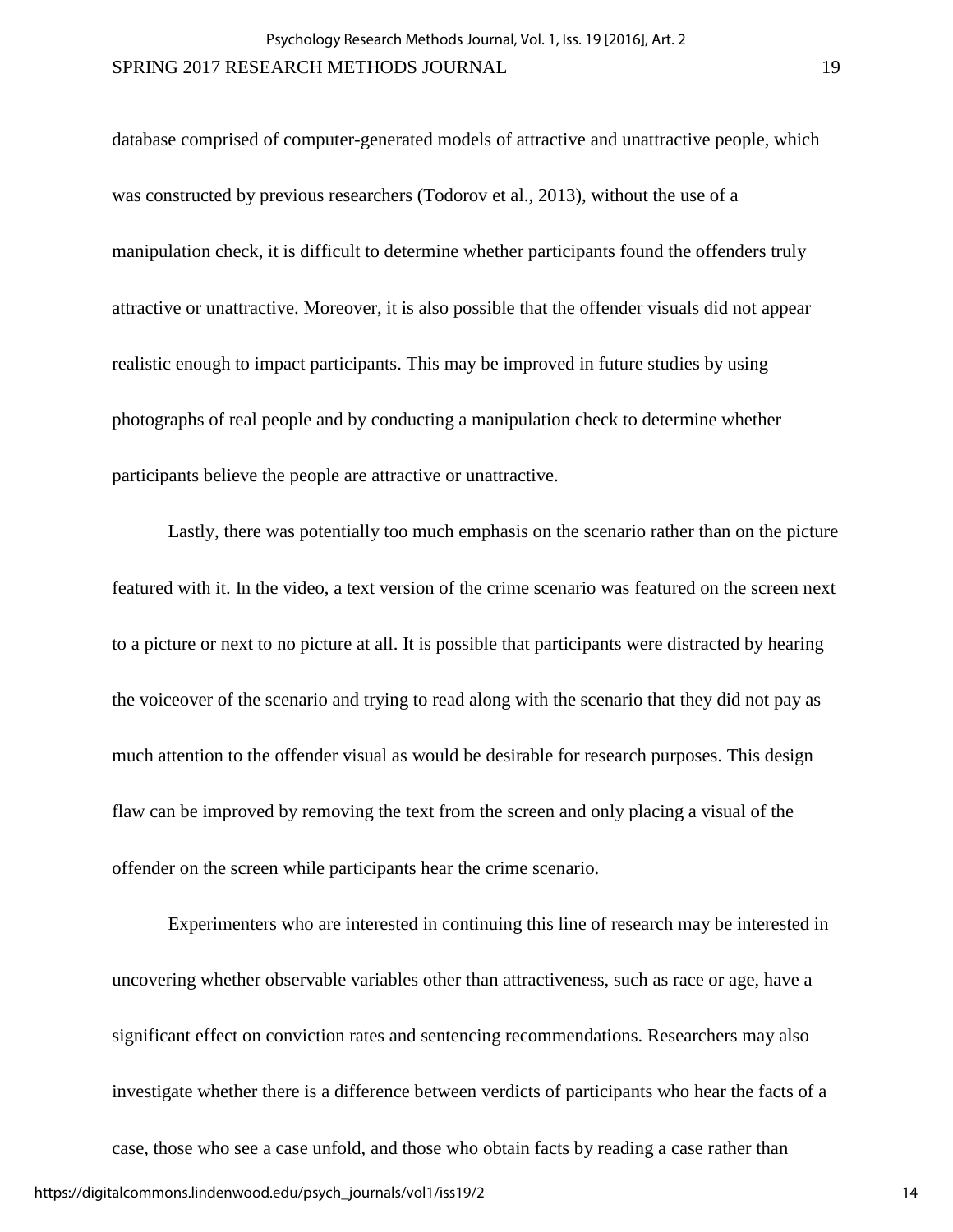hearing or seeing it live. The continuation of this research is important because it may indicate that a "blind" jury – one that does not have access to visual cues about a defendant's physical appearance – is more objective, and thus more useful, in providing a fair and equal trial for all.

#### **References**

- Abwender, D. A., & Hough, K. (2001). Interactive effects of characteristics of defendant and mock juror on U.S. participants' judgment and sentencing recommendations. *Journal of Social Psychology*, *141*(5), 603-615. doi:10.1080/00224540109600574
- Ahola, A. S., Hellström, Å., & Christianson, S. Å. (2010). Is justice really blind? Effects of crime descriptions, defendant gender and appearance, and legal practitioner gender on sentences and defendant evaluations in a mock trial. *Psychiatry, Psychology & Law*, *17*(2), 304-324. doi:10.1080/13218710903566896
- Antonio, M. E. (2006). Arbitrariness and the death penalty: How the defendant's appearance during trial influences capital jurors' punishment decision. *Behavioral Sciences & The Law*, *24*(2), 215-234. doi:10.1002/bsl.673
- Darby, B. W., & Jeffers, D. (1988). The effects of defendant and juror attractiveness on simulated courtroom trial decisions. *Social Behavior and Personality*, *16*(1), 39-50. doi:10.2224/sbp.1988.16.1.39
- Dumas, R., & Testé, B. (2006). The influence of criminal facial stereotypes on juridic judgments. *Swiss Journal of Psychology, 65*(4), 237-244. doi:10.1024/1421-0185.65.4.237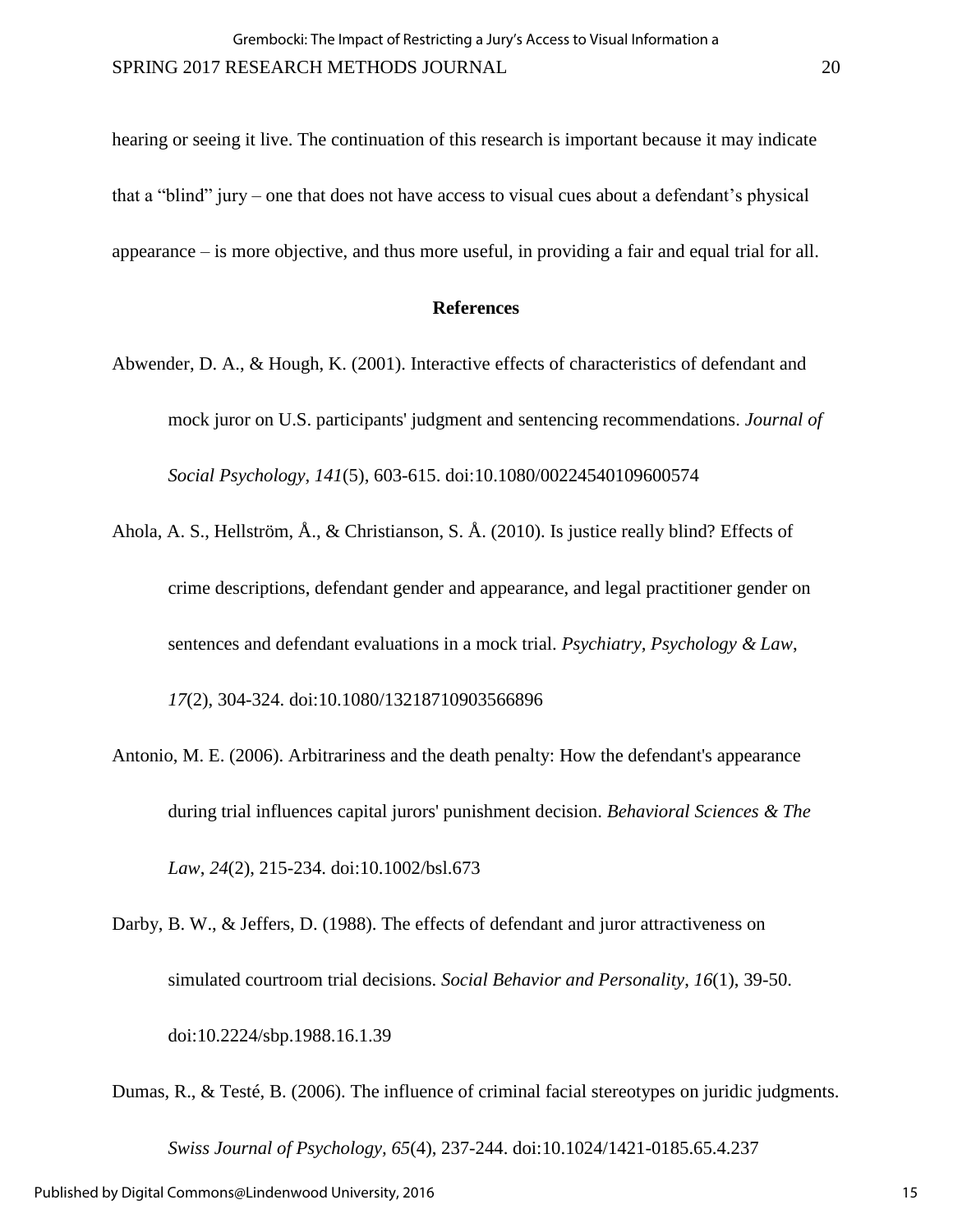Fontaine, G., & Kiger, R. (1978). The effects of defendant dress and supervision on judgments of simulated jurors: An exploratory study. *Law and Human Behavior*, *2*(1), 63-71. doi:10.1007/BF01047503

Kutys, J. M. (2012). Juror decision making: The impact of attractiveness and socioeconomic status on criminal sentencing and an examination of motivated reasoning in mock jurors (Doctoral dissertation). Retrieved from http://corescholar.libraries.wright.edu.

Todorov, A., Dotsch, R., Porter, J., Oosterhof, N., & Falvello, V. (2013) Validation of datadriven computational models of social perception of faces. Emotion, 13, 724-738, and Todorov, A., & Oosterhoof, N. N. (2011) Modeling social perception of faces. Signal Processing Magazine, IEEE, 28, 117-122.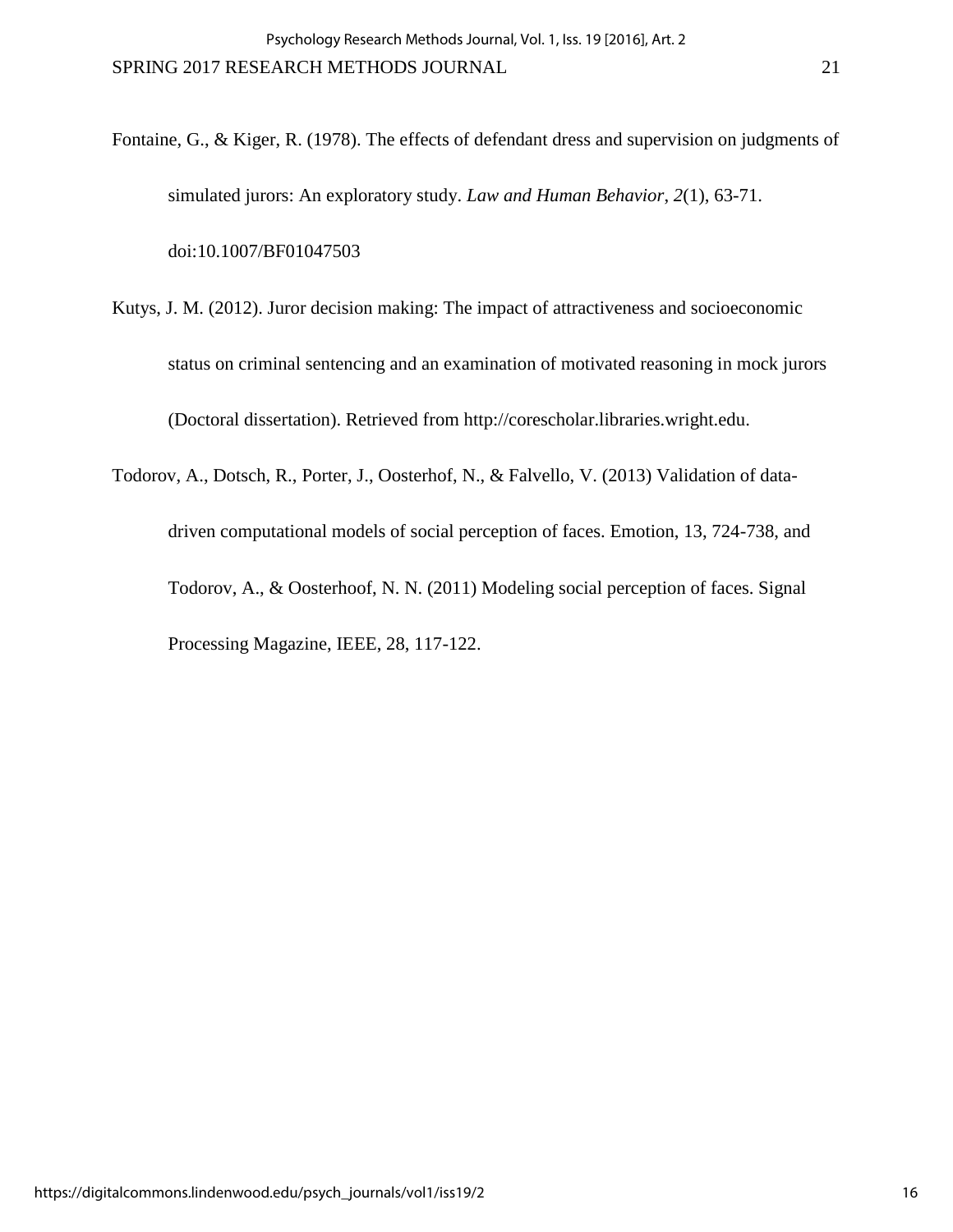#### **Appendix A**

#### LPP Recruitment Materials

Sona Systems Recruitment Description: "An important, and often under-discussed topic, is how jurors make conviction decisions during criminal trials. This study aims to understand the factors that influence these decisions. Participants will watch a video about a crime that has allegedly taken place and will then be asked to answer a few questions pertaining to the video. This only study should not take more than 10-15 minutes to complete."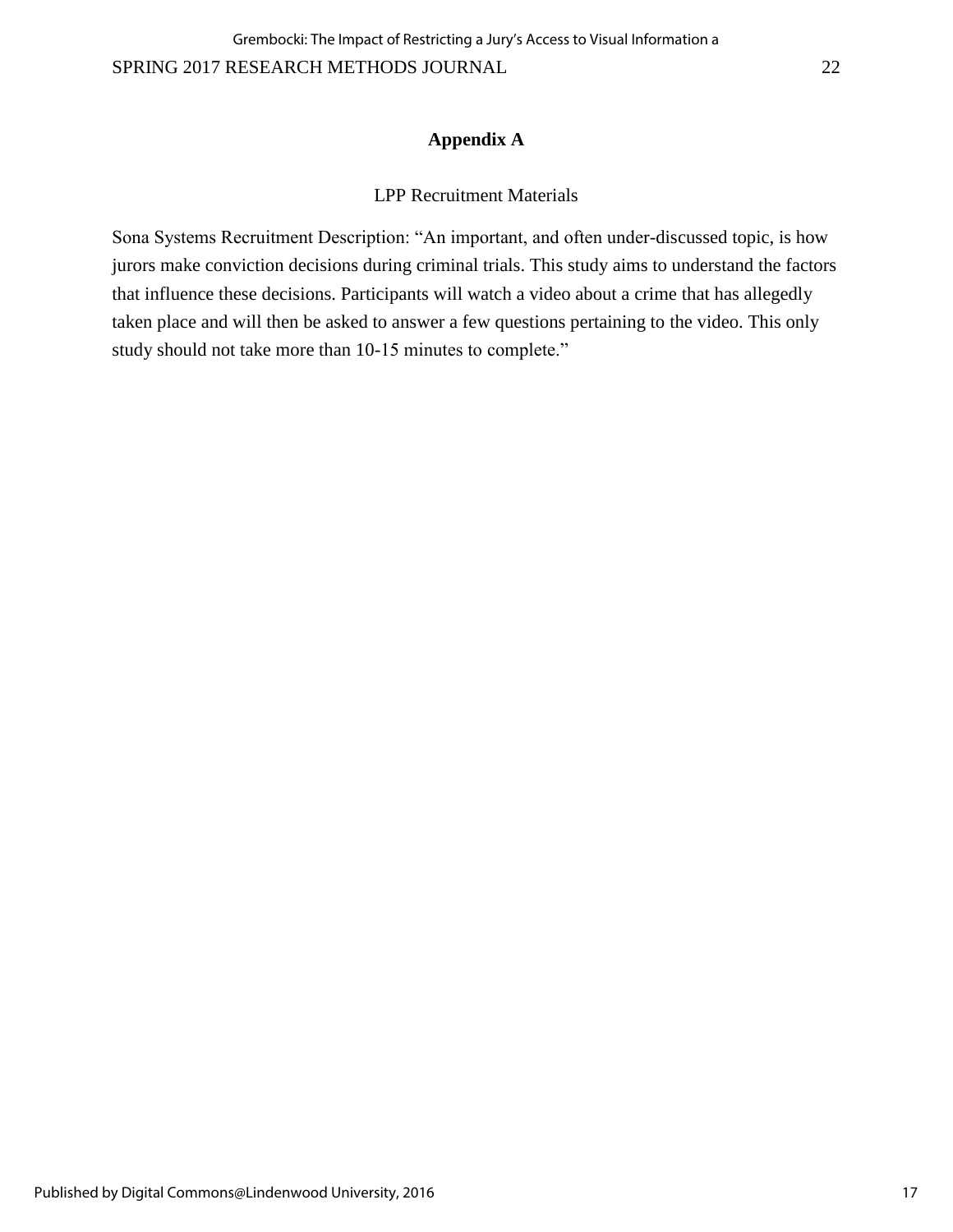Campus Recruitment Materials

# **INTERESTED IN** LAW AND ORDER?

# TAKE PART IN AN IMPORTANT **PSYCHOLOGICAL STUDY\***<br>ABOUT JURY DELIBERATION TODAY!



\*PLEASE NOTE: Study is online and will take no more than 10-15 minutes of your time. Members of the LPP will earn bonus credit for participating.

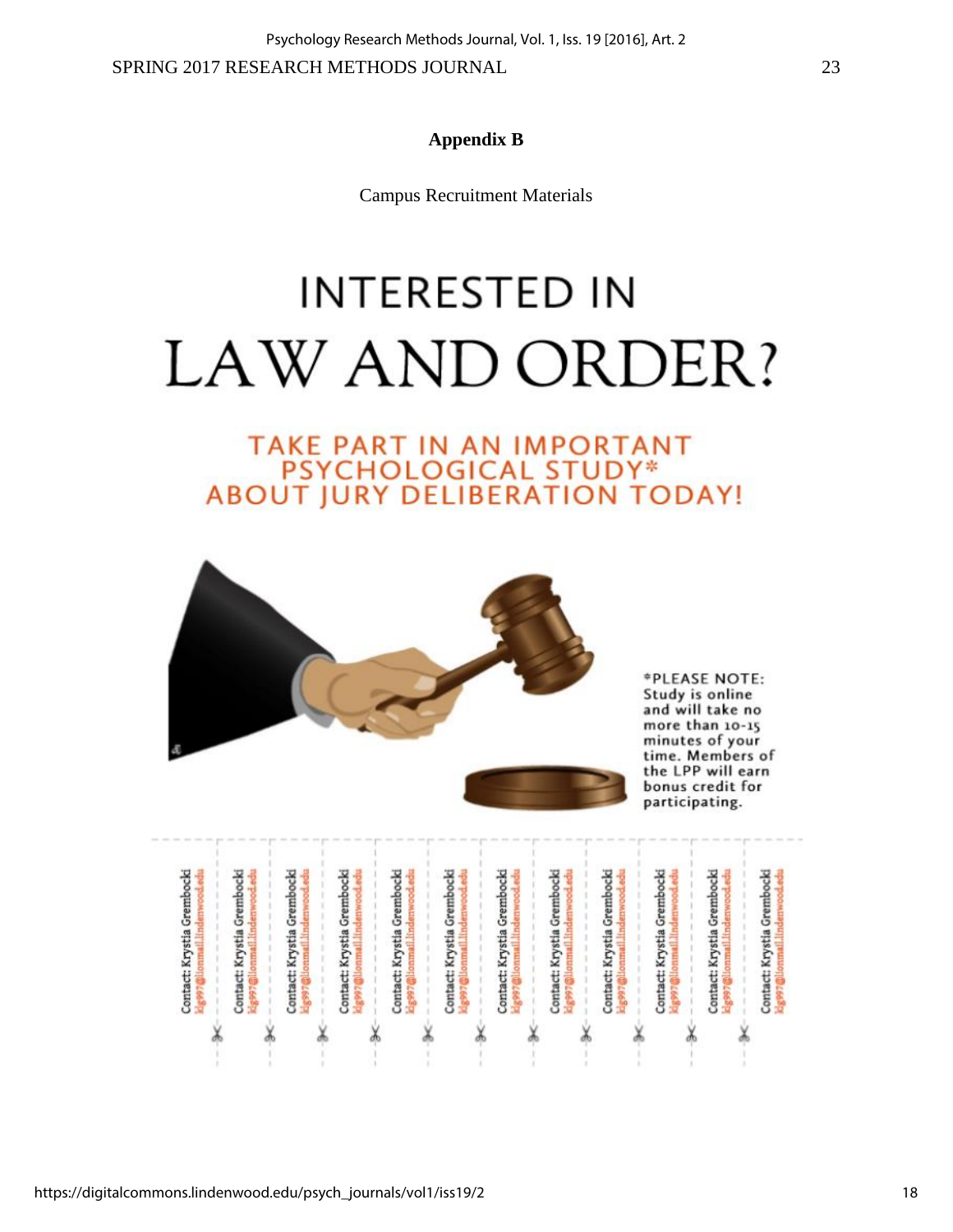#### **Appendix C**

#### Online Recruitment Materials

Facebook Recruitment Description: "Please consider taking part in my anonymous online psychology study about how jurors make conviction decisions. It is for my research project for the Advanced Research Methods class at Lindenwood University. It should not take more than 10-15 minutes of your time. Your participation is completely voluntary. Thank you!"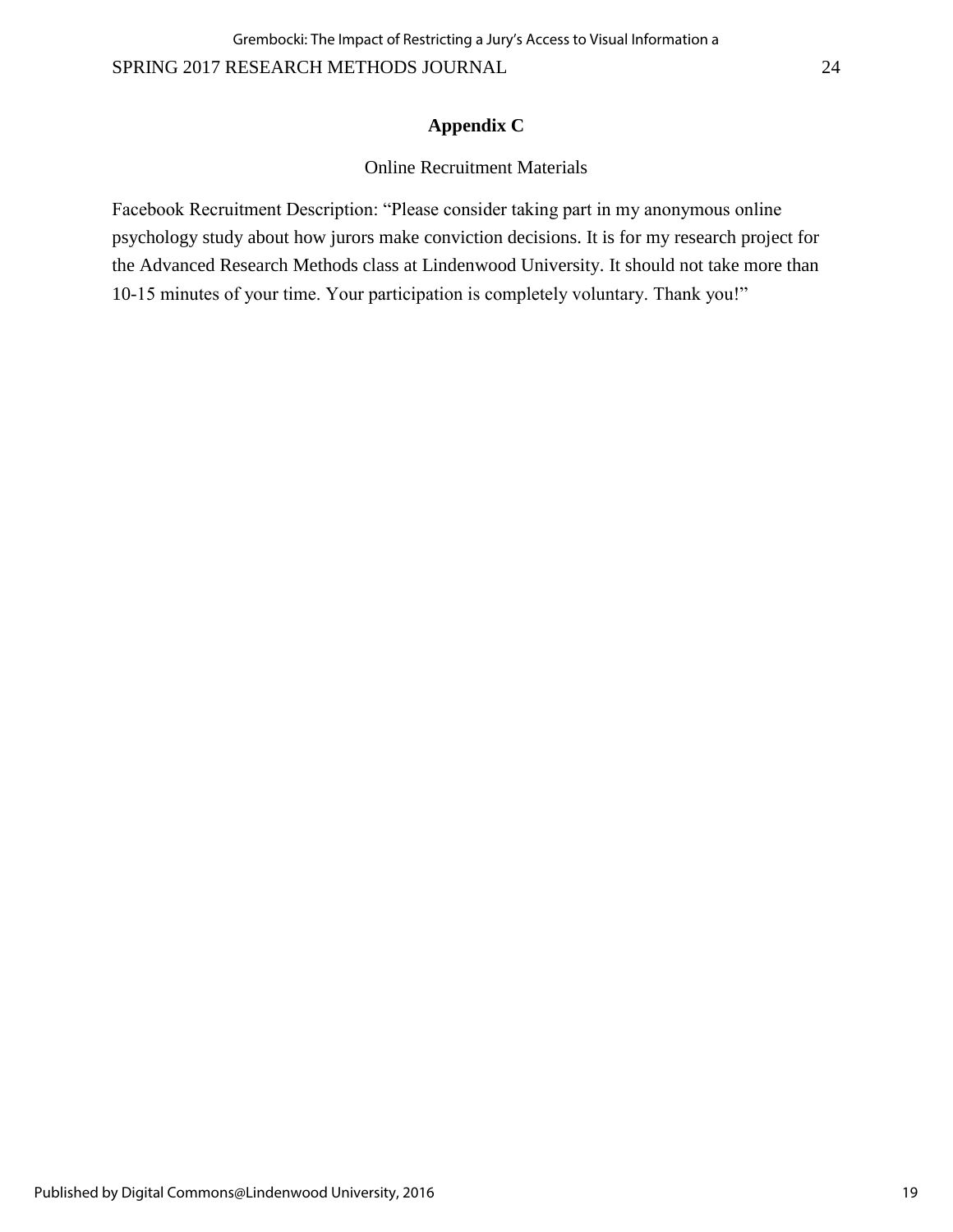Psychology Research Methods Journal, Vol. 1, Iss. 19 [2016], Art. 2

SPRING 2017 RESEARCH METHODS JOURNAL 25

#### **Appendix D (cont.)**

#### Informed Consent Statement

#### **Introduction**

The researcher conducting this study is an undergraduate student at Lindenwood University who is enrolled in the PSY40400: Advanced Research Methods course. The primary purpose of this study is to understand how conviction decisions are made in criminal cases. The findings of this study may be published or presented at a future research conference.

#### **Procedures**

This survey asks you to respond to a few demographic items as well as watch and listen to a video about a crime. You will also be asked to respond to either 2 or 4 questions after the video regarding your thoughts on the crime. This questionnaire will be conducted with an online Qualtrics-created survey, and should not take more than 10-15 minutes of your time.

#### **Risks/Discomforts**

There are no known risks associated with this study. If you do not feel comfortable completing any part of this survey, you are free to skip any questions or withdraw without penalty.

#### **Compensation and Benefits**

By taking part in this study, Lindenwood Participant Pool (LPP) members will be compensated in the form of extra credit toward a participating course. Other participants will not be compensated. However, all participants will gain experience taking part in a psychological study and potentially learn more about the field. If you are interested in learning more about this study or would like to learn more about the results of this study once completed, please contact Krystia Grembocki at klg997@lionmail.lindenwood.edu.

#### **Confidentiality**

No personally identifying information will be collected, including your IP Address. All data obtained from participants will be kept confidential and will only be reported in an aggregate format (by reporting only combined results and never reporting individual ones). All questionnaires will be concealed, and no one other than the researcher and her course professor, Dr. Michiko Nohara-LeClair will have access to them. The data collected will be stored in the HIPPA-compliant, Qualtrics-secure database until it has been deleted by the primary investigator.

#### **Questions about the Research**

If you have questions regarding this study, you may contact Krystia Grembocki at klg997@lionmail.lindenwood.edu or direct your inquiries to the course professor, Dr. Nohara-LeClair at mnohara-leclair@lindenwood.edu or (636) 949-4371.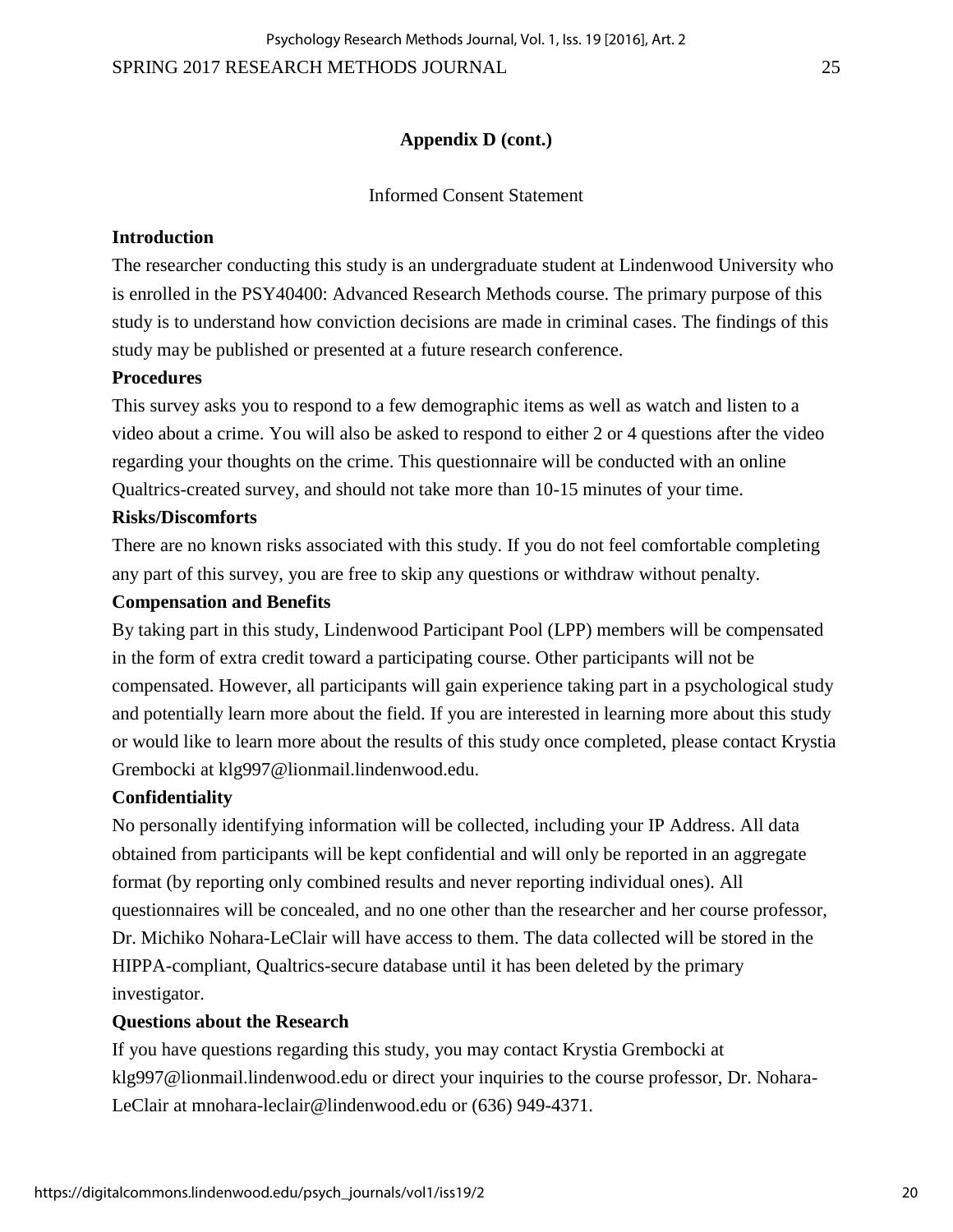Q1 I have read, understood, and printed a copy of the above consent form and desire of my own free will to participate in this study.

 $\overline{Q}$  Agree (1)

 $\overline{O}$  Disagree (2)

Condition: Disagree Is Selected. Skip To: End of Survey.

Q2 How old are you?

- $\bigcirc$  I am at least 18 years of age. (1)
- $\bigcirc$  I am younger than 18 years of age (2)

Display This Question:

If How old are you? I am younger than 18 years of age Is Selected

Q3 Do you have a signed parental consent form filed with the LPP Office?

- $\overline{Q}$  Yes (1)
- $\overline{O}$  No (2)
- $\bigcirc$  I don't know. (3)

Condition: Yes Is Not Selected. Skip To: End of Survey.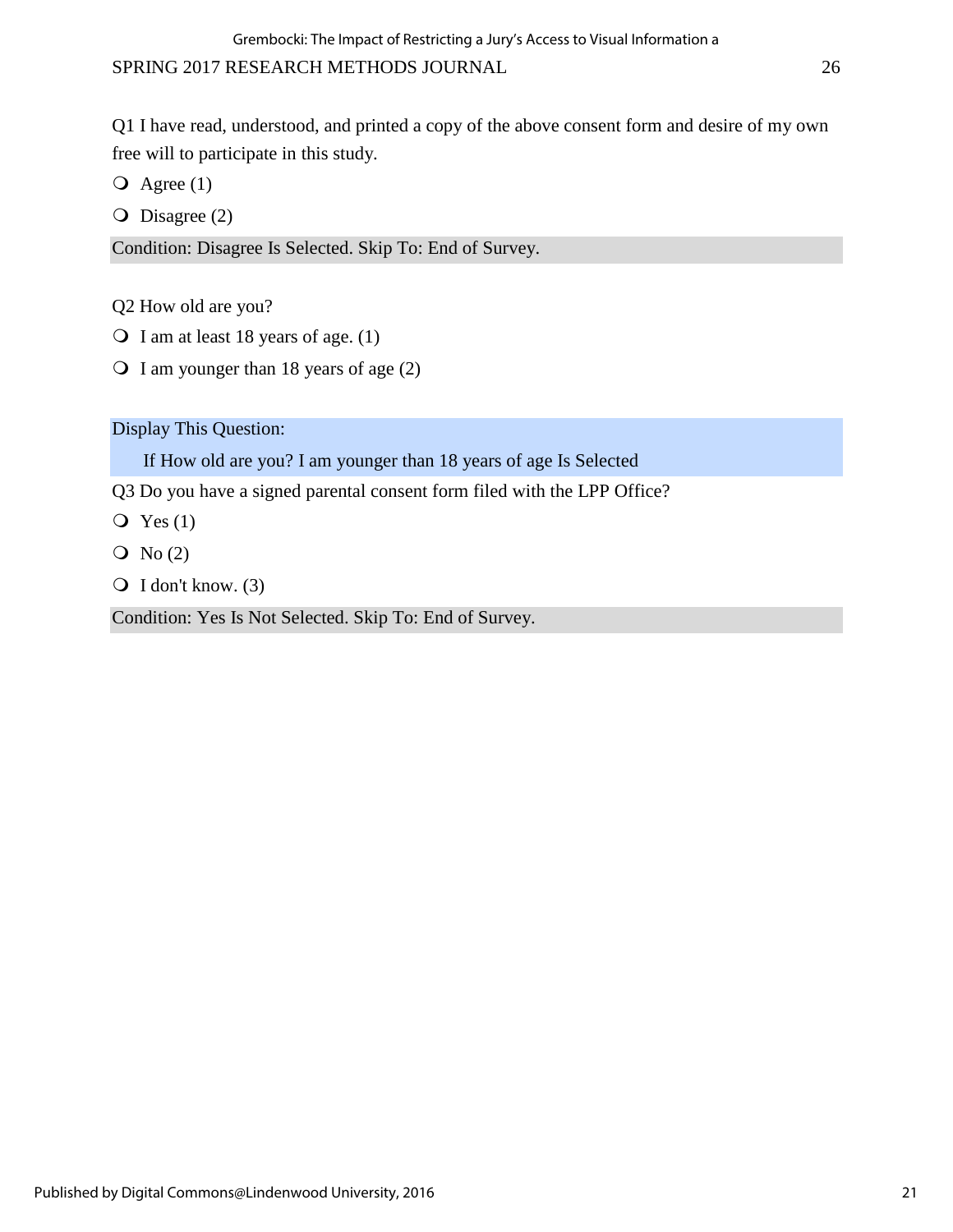#### SPRING 2017 RESEARCH METHODS JOURNAL 27

#### **Appendix E**

Demographic Survey

- Q1 What is your gender?
- $\bigcirc$  Male (1)
- $\overline{Q}$  Female (2)
- $\bigcirc$  Other (please specify): (3)
- $\bigcirc$  Prefer not to say (4)
- Q2 What is the highest level of education you have completed?
- $\Theta$  High school degree or equivalent (e.g. GED) (1)
- $\bigcirc$  Some college, but no degree (2)
- Associate's Degree (3)
- Q Bachelor's Degree (4)
- Graduate/Professional Degree (5)
- Q3 What is your race? Choose all that apply.
- $\Box$  Caucasian (1)
- $\Box$  African American (2)
- $\Box$  Native American (3)
- $\Box$  Asian (4)
- $\Box$  Hispanic (5)
- Other (please specify): (6) \_\_\_\_\_\_\_\_\_\_\_\_\_\_\_\_\_\_\_\_
- Q4 What is your age?
- Q5 What is your current occupation?
- Q6 Have you ever served on a jury during a trial?
- $Q$  Yes  $(1)$
- $\overline{Q}$  No (2)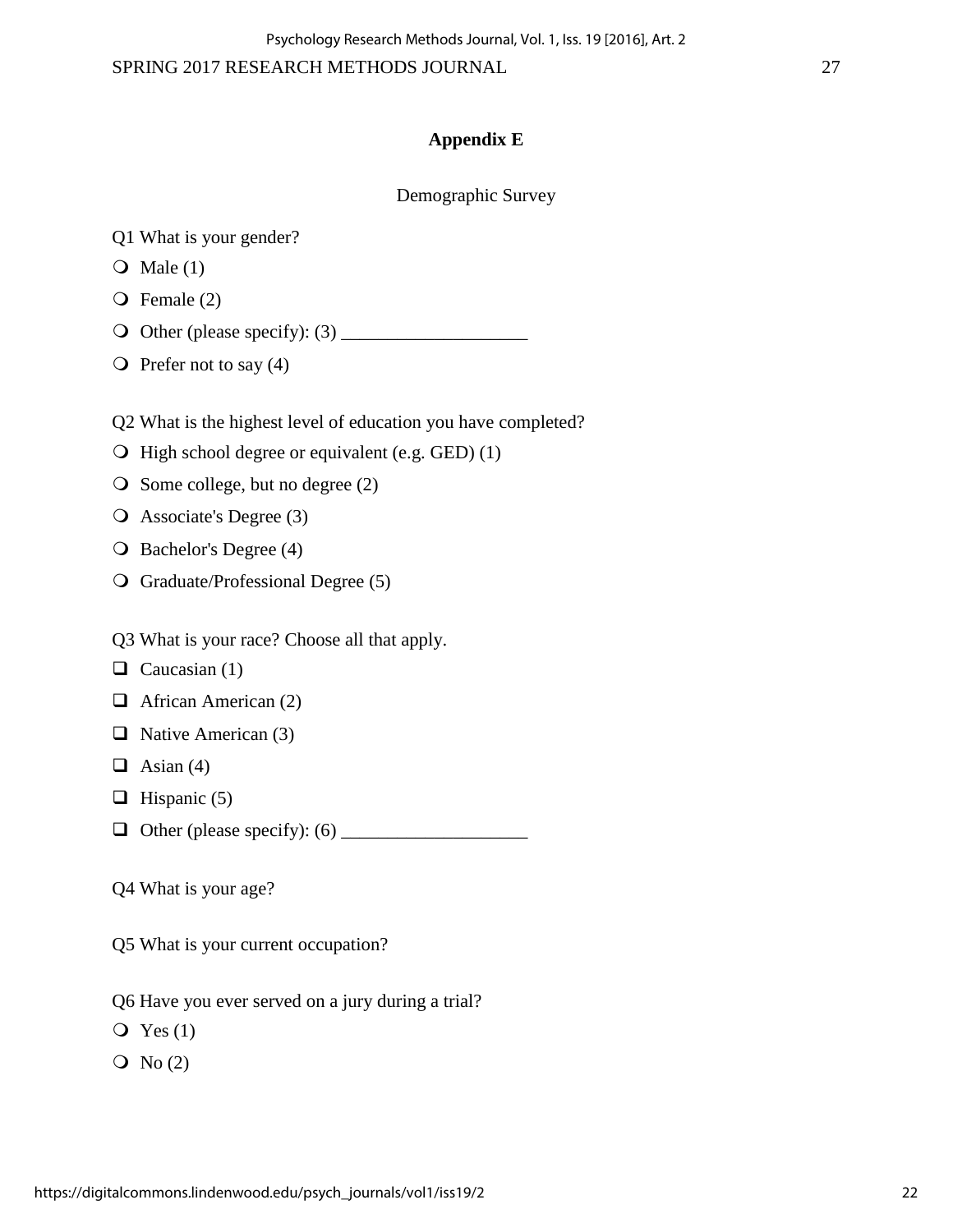Grembocki: The Impact of Restricting a Jury's Access to Visual Information a

#### SPRING 2017 RESEARCH METHODS JOURNAL 28

Display This Question:

If Have you ever served on a jury during a trial? Yes Is Selected

Q7 Please specify the calendar year in which you last served on a jury during a trial (e.g. 2005, 2008, 2016, etc.).

Display This Question:

If Have you ever served on a jury during a trial? Yes Is Selected

Q8 Please specify the city in which you last served on a jury during a trial (e.g. St. Louis, Kansas City, etc.)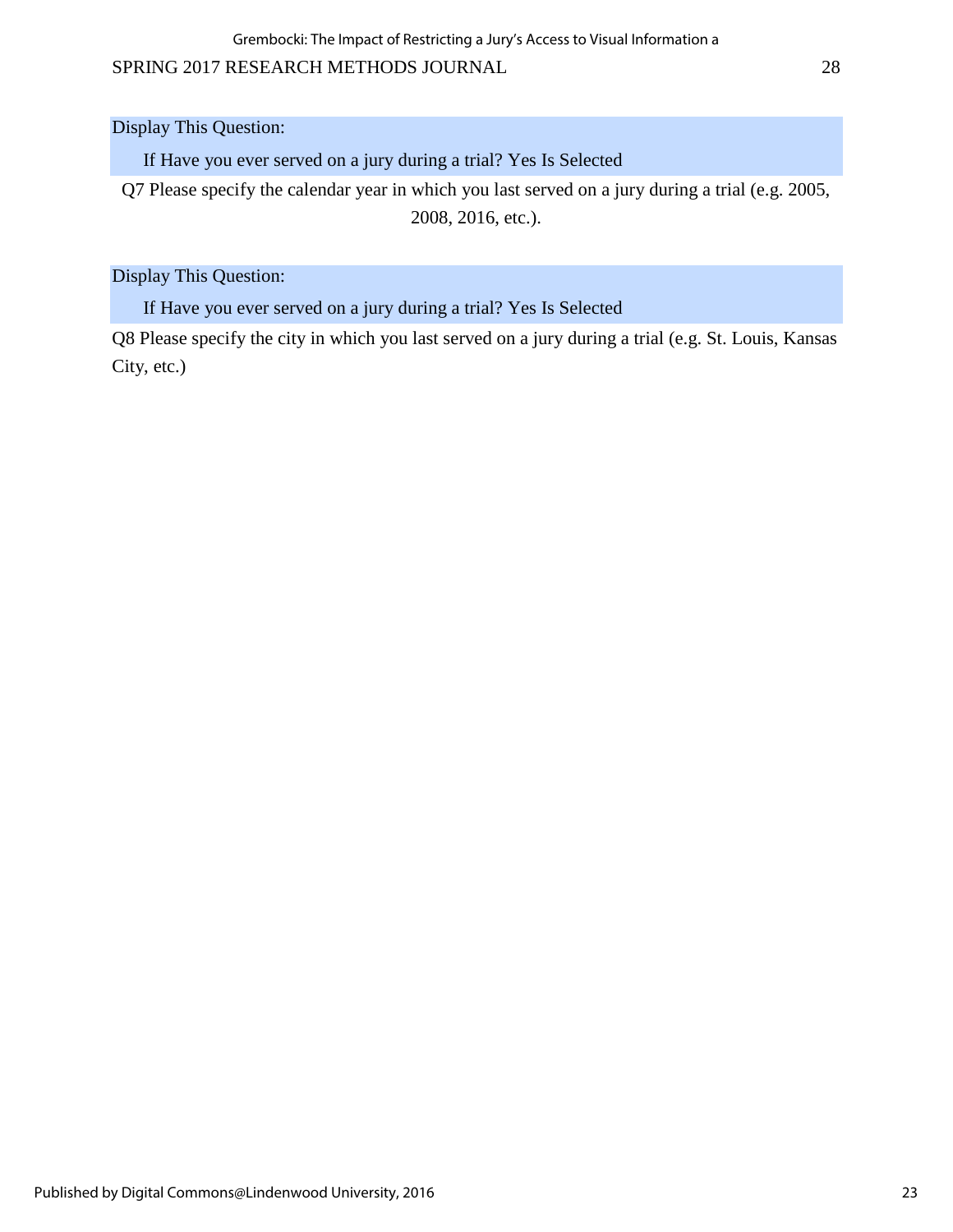#### **Appendix F**

Psychology Research Methods Journal, Vol. 1, Iss. 19 [2016], Art. 2

#### Armed Robbery Scenario Transcript

"On Saturday, September 21<sup>st</sup>, Will Jones was accused of armed robbery after allegedly entering into his brother-in-law's apartment and taking \$200 from him while carrying a gun. Police arrived on the scene at 152 North Cherry Street around 9:00 p.m. The brother-in-law of the alleged perpetrator was identified as John Robins.

Mr. Robins gave a statement to the police regarding the incident, claiming that Mr. Jones knocked on Mr. Robins' front door at approximately 8:30 p.m. Though Mr. Robins was not expecting him, he opened the door and let him inside of his apartment. Mr. Robins told police that Mr. Jones had been angry with him because he borrowed \$200 from Mr. Jones and had not yet paid the money back. The conversation quickly became heated, and Mr. Jones allegedly pulled a gun out his pocket, and threatened Mr. Robins that he would harm him if he did not tell him where his wallet was so he could retrieve his \$200. Mr. Robins, terrified, pointed to the counter where his wallet was lying. Mr. Jones reached for the wallet, took \$200 from it, and fled the scene.

After taking Mr. Robins' statement, police searched for Mr. Jones. They found him at his apartment, located less than a mile away. Police knocked on Mr. Jones' door, and he met them with a friendly demeanor. He welcomed them to come inside, and so they did. They explained the situation, and requested to know his side of the story.

In Mr. Jones' statement, he explained that this incident was nothing but a misunderstanding. He told officers that when he arrived at Mr. Robins' apartment, Mr. Robins opened the door and greeted him. He went inside, and the two of them talked for awhile about his new gun, which he displayed proudly on his hip in a leather holster. He stated that he had just gotten his Conceal to Carry License a week before purchasing his new handgun, and that Mr. Robins congratulated him on his accomplishment. Meanwhile, Mr. Robins had been making dinner. As he stirred a pot of soup, he said to Mr. Jones, "Hey, man. I forgot to pay you back when I saw you last week, but I have your money in my wallet. It's on the counter, if you want to grab it out of there. \$200, right?" Mr. Jones removed two hundred-dollar bills from Mr. Robins' wallet, and told him, "Thanks, man! Money is tight right now, so I really appreciate you paying me back. But, hey, I gotta run! I'll catch ya later!" Mr. Jones subsequently stated that he exited Mr. Robins' apartment and made his way home.

After finding the gun on his hip and \$200 in Mr. Jones' pocket, police weren't sure what to believe, so they put Mr. Jones into handcuffs and took him to the station for further questioning."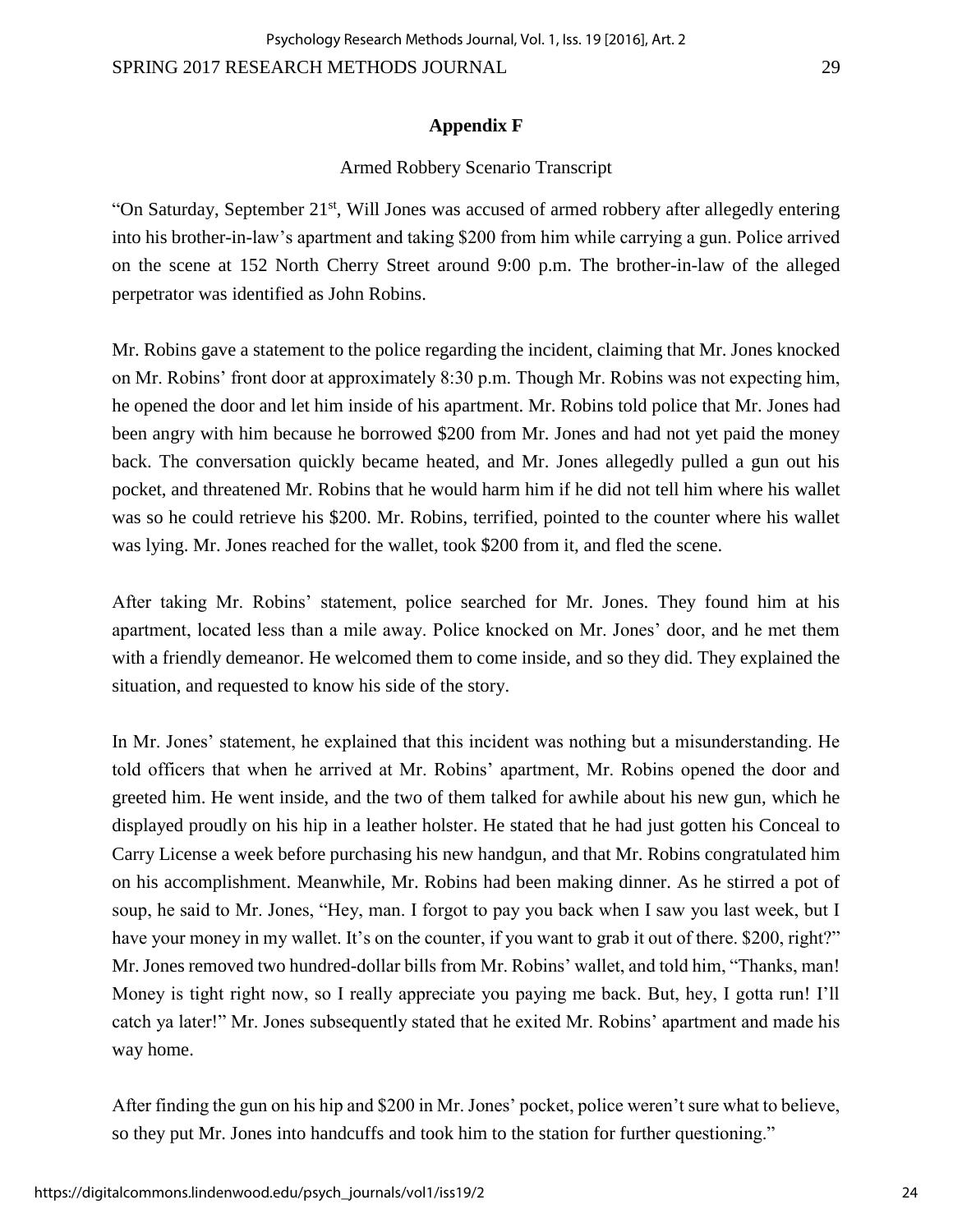SPRING 2017 RESEARCH METHODS JOURNAL 30 Grembocki: The Impact of Restricting a Jury's Access to Visual Information a

#### **Appendix G**

Offender Visuals *(*Todorov et al., 2013)





*Figure A:* Attractive offender

*Figure B:* Unattractive offender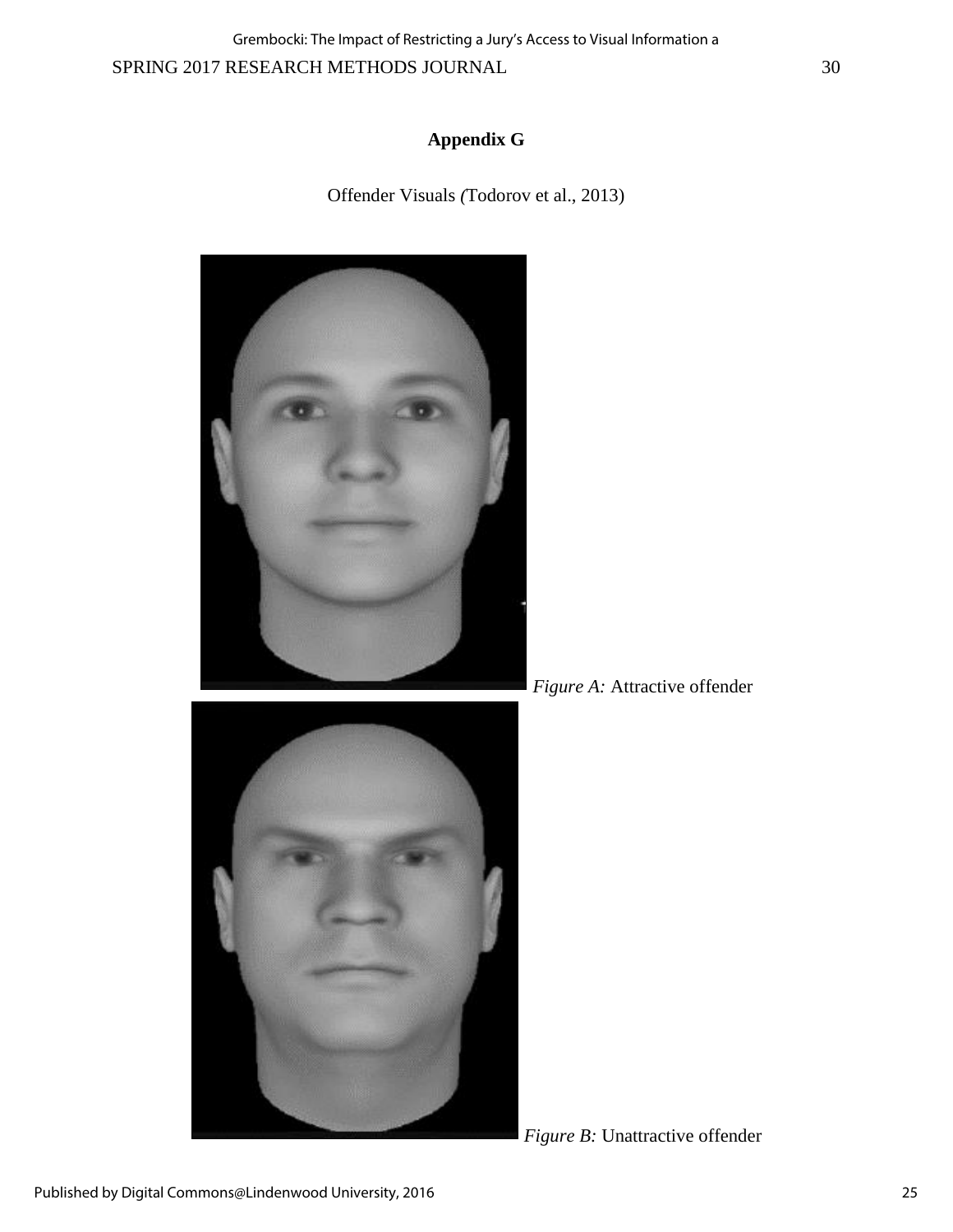SPRING 2017 RESEARCH METHODS JOURNAL 31

#### **Appendix H**

#### Questionnaire

#### **Armed Robbery Scenario**

Q1 Please click the link to view the crime scenario. When you are finished, please proceed to the next question.

Q1 Please click the link to view the crime scenario. When you are finished, please proceed to the next question.

Q1 Please click the link to view the crime scenario. When you are finished, please proceed to the next question.

#### **Armed Robbery Scenario Responses**

Q1 Based on the information given in the scenario, do you think that the alleged offender is guilty or not guilty of committing the crime of armed robbery?

 $\overline{Q}$  Guilty (1)

 $\overline{Q}$  Not Guilty (2)

#### Display This Question:

If Based on the scenario presented in the previous video, do you think that the alleged offender is gui Guilty Is Selected

Q2 Why do you believe the alleged offender is guilty?

Display This Question:

If Based on the scenario presented in the previous video, do you think that the alleged offender is gui Not Guilty Is Selected

Q2 Why do you believe the alleged offender is not guilty?

Display This Question:

If Based on the scenario presented in the previous video, do you think that the alleged offender is gui Guilty Is Selected

Q3 Armed robbery is recognized as a felony offense in the state of Missouri. It is punishable by up to 30 years in prison, and depending on the severity of the crime, an offender may be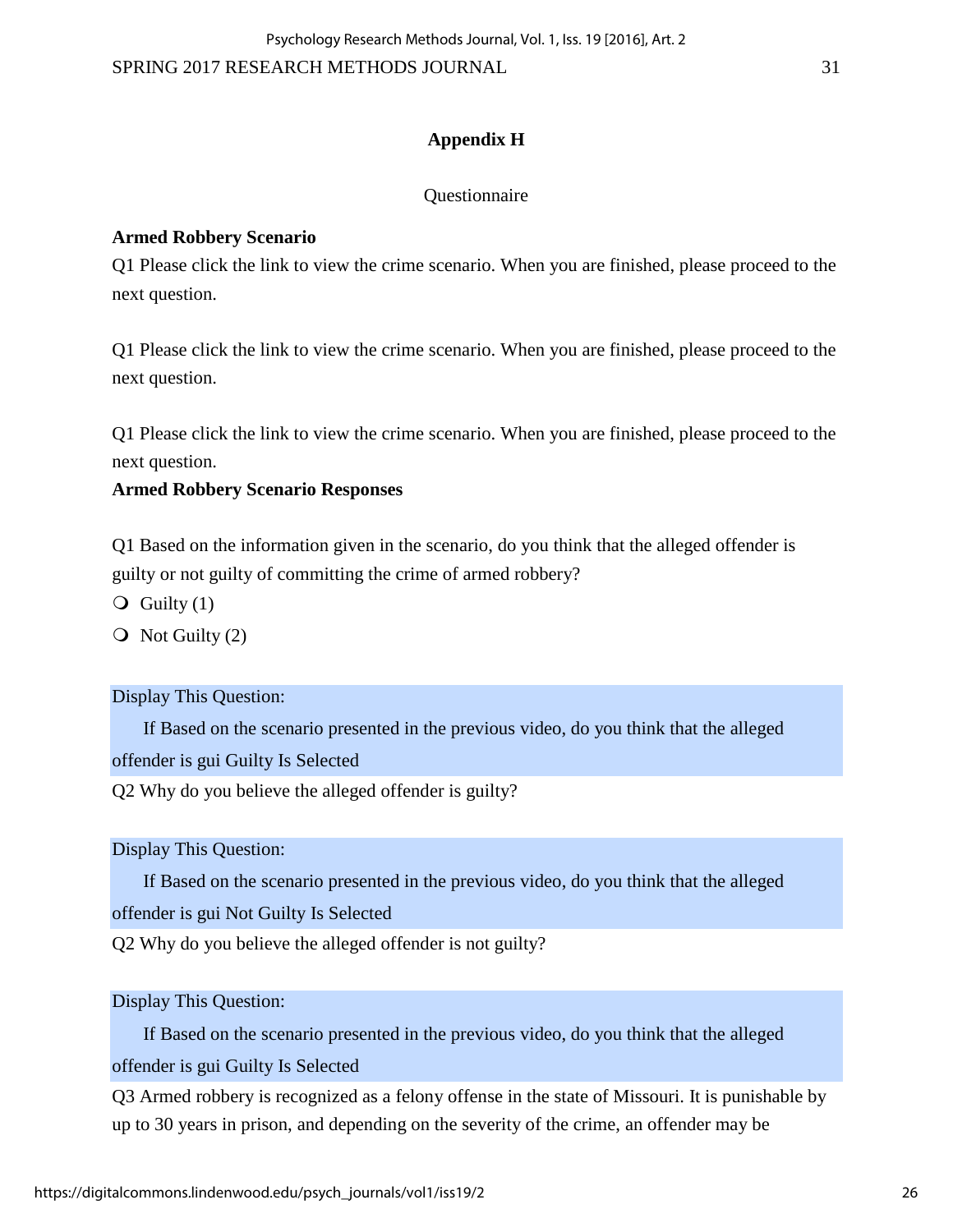punished by life imprisonment or given the death sentence. Based on the information presented in the scenario, what is an appropriate punishment for the crime committed by Mr. Jones?

- $\bigcirc$  Prison (up to 1 year) (1)
- $\overline{Q}$  Prison (1-5 years) (2)
- $\overline{Q}$  Prison (5-10 years) (3)
- $\overline{Q}$  Prison (life sentence) (4)
- $\overline{O}$  Death penalty (5)

Display This Question:

If Based on the scenario presented in the previous video, do you think that the alleged offender is gui Guilty Is Selected

Q4 Please explain why you believe this punishment is appropriate.